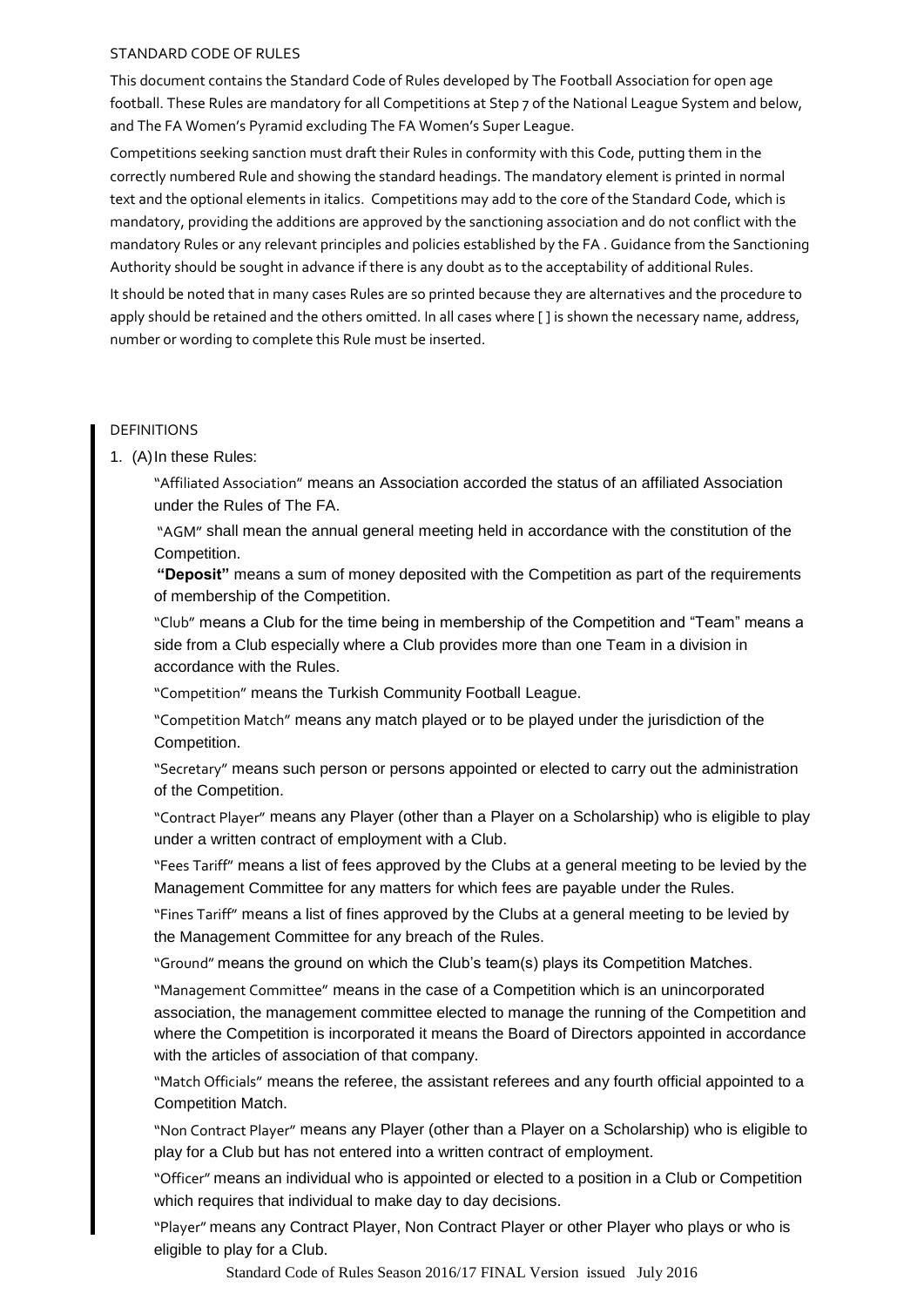"Playing Season" means the period between the date on which the first competitive fixture in the Competition is played each year until the date on which the last competitive fixture in the Competition is played.

"Rules" means these rules under which the Competition is administered.

"Sanctioning Authority" means [The FA] [the Competition][the…………County Football Association Limited].

"Scholarship" means a Scholarship as set out in Rule C 3 (a) (i) of the Rules of The FA.

"Team Sheet" means a form provided by the Competition on which the names of the Players taking part in a Competition match are listed.

"The FA" means The Football Association Limited.

"written" or "in writing" means the representation or reproduction of words or symbols or other information in a visible form by any method or combination of methods, whether sent or supplied in electronic form or otherwise.

- (B)All Clubs shall adhere to the Rules. Every Club shall be deemed, as a member of the Competition to have accepted the Rules and to have agreed to abide by the decisions of the Management Committee in relation thereto, subject to the provisions of Rule 16.
- (C)The Competition will be known as "Turkish Community Football League". The Clubs participating in the Competition must be members of the Competition. A Club which ceases to exist or which ceases to be entitled to play in the Competition for any reason whatsoever shall thereupon automatically cease to be a member of the Competition.
- (D)The administration of the Competition under these Rules will be carried out by the Competition acting (save where otherwise specifically mentioned herein) through the Management Committee in accordance with the rules, regulations and policies of The FA.

# **NOMENCLATURE AND CONSTITUTION**

2. (A) This Competition shall consist of not more than 44 Clubs approved by the sanctioning authority.

(B) All such Member Clubs must be affiliated to an affiliated County Football Association and their names and particulars shall be returned annually by the appointed date on the Form "D" to the London Football Association and to Turkish Community Football Federation. The area covered by the Competition Membership shall be 15 Miles from Charing Cross.

This Competition shall apply annually for sanction to the London Football Association(s) and the constituent teams of Member Clubs may be grouped in divisions, *each not exceeding* 12 *in number.*

 (C) Only one team shall be permitted from any Club to participate in the same division as another team from the same Club unless there is no viable alternative because of logistical issues and/or reasons linked to participation and geographical boundaries. The Competition will obtain the prior approval of the Sanctioning Authority in the event of a division comprising of more than one team from the same Club. This Competition will ensure that, where permission is given, teams from a Club operating in the same division are run as separate entities with no interchange of players other than via transfers of registration in accordance with these Rules.

- (D) Inclusivity and Non-discrimination
- (i) The Competition and each Club must be committed to promoting inclusivity and to eliminating all forms of discrimination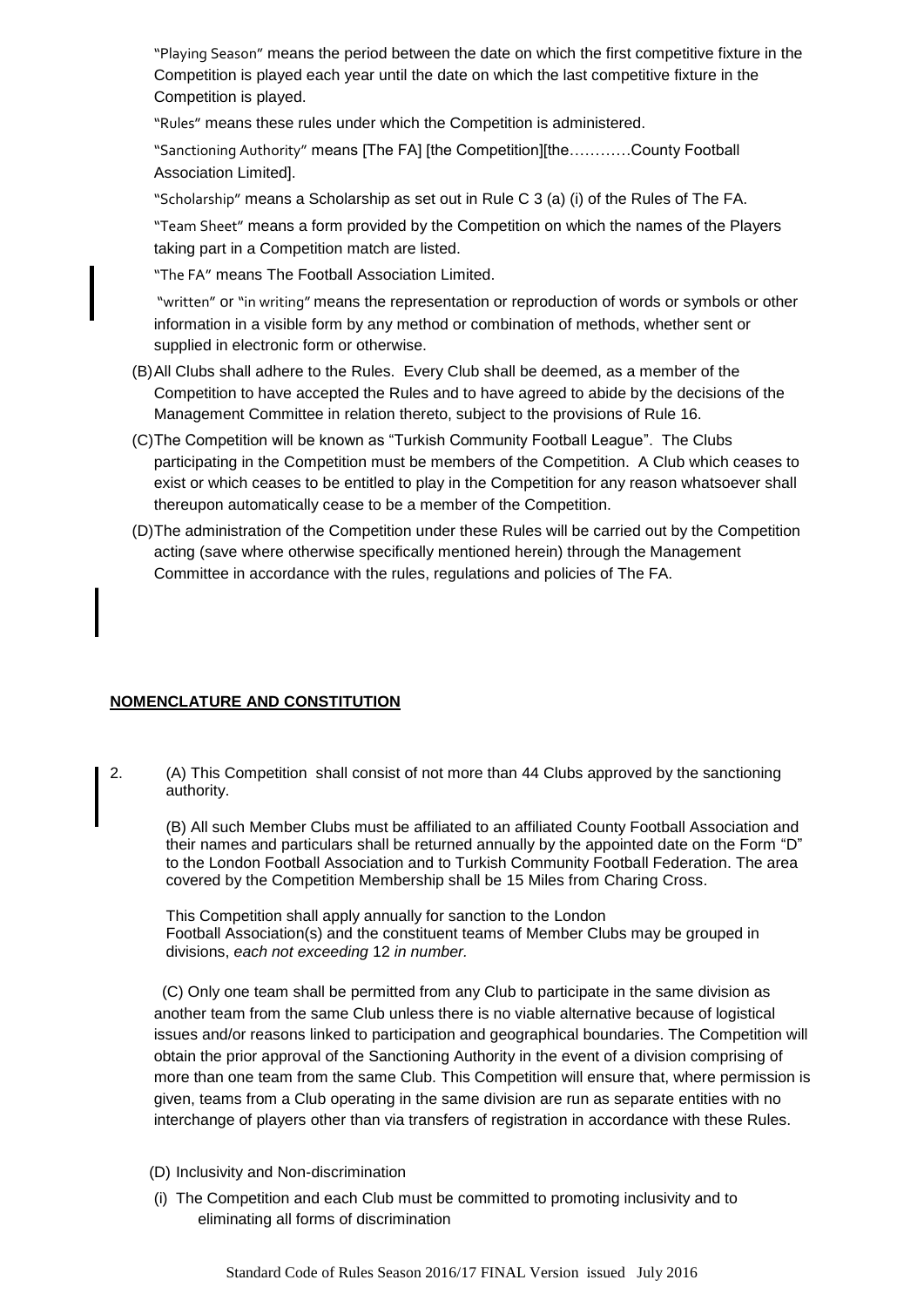(ii) Any alleged breach of the Equality Act 2010 legislation must be referred to the appropriate Sanctioning Authority for investigation.

## (E) **Clubs must comply with the provisions of any initiatives of The FA which are adopted by the Competition including but not limited to, Charter Standard and RESPECT programmes***.*

(F) *Member Clubs shall not enter any of their teams playing in the Competition in any other Competitions (with the exception of F.A. and County F.A. Competitions) except with the written consent of the Management Committee of the Competition.*

(G) *At the Annual General Meeting or a Special General Meeting called for the purpose, a majority of the delegates present shall have power to decide or adjust the compilation of the divisions at their discretion. When necessary this Rule shall take precedence over Rule 12.*

## **ENTRY FEE, SUBSCRIPTION, DEPOSIT**

3. *(A) Applications by Clubs for admission to this Competition or the entry of an additional team(s) must be made in writing to the Secretary and must be accompanied by Entry Fee of £250 per team which shall be returned in the event of non-election or if elected will become deposit of the Clubs*

At the discretion of a majority of the accredited voting members present applications, of which due notice has been given, may be received at the Annual General Meeting or a Special General Meeting. The Entry Fee shall apply.

When Rule 12(B) is applied or a team seeks a transfer or is compulsorily transferred to another division no Entry Fee shall be payable.

(B) The Annual Subscription shall be £30 per *Team* payable on or before the 30<sup>th</sup> June each year.

 (C) **In the event of any issue concerning the membership of any Club with the Competition the Management Committee may require a Deposit to be paid by or on behalf of the Club on such terms and for such period as it may in its entire discretion think fit.**

(D) *Clubs deposit of £250 shall be* returnable to Clubs on leaving the Competition provided they have fulfilled their fixtures and complied with all orders of the Management Committee.

# (E) *A Club shall not participate in this Competition until Annual Subscription and* Deposit have been paid.

 $(F)$  Clubs must advise annually to the Secretary in writing by  $1<sup>st</sup>$  September of its London Football Association affiliation number for the forthcoming Season, *failing which they shall be fined* £20.Clubs must advise the Secretary in writing, or on the prescribed form, of details of its Headquarters, Officers and any other information required by the Competition.

**(**G)Clubs must pay all outstanding debts to the Federation before the AGM. Clubs defaulting shall be excluded from Federation Constitution for the next season following the AGM. To re-enter the federation clubs must make application under rule 2A

## **OFFICERS AND HONORARY OFFICERS**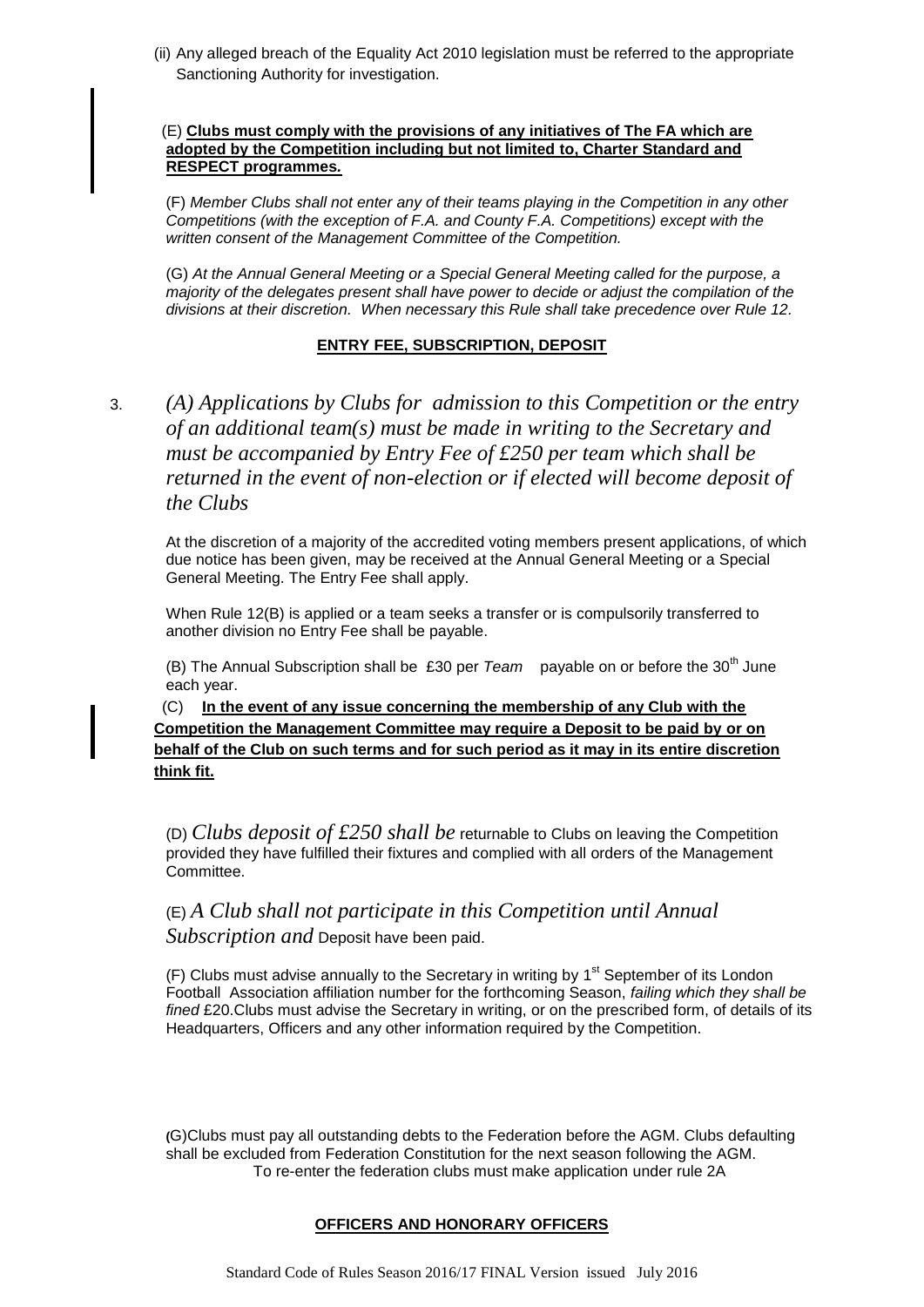# **3.5 (A)** *The Officers of the Competition shall be determined by the Annual General Meeting and elected thereat. The Officers of the league shall be Chairman, Vice-Chairman, Treasurer, Secretary, Registration Secretary, Referees Secretary, Fixture Secretary, Disciplinary Secretary, Veterans leagues Secretary and 2 members*

**(***N.B.* **Auditors/Verifiers and honorary title holder are not Officers).**

Chairman nomination can only be made for persons that had served in the T.C.F.F management **Committee at least 3 years in the previous years**

(B) Honorary Titles of the league are Honorary Chairman, Honorary Vice Chairmans and Life Members. Honorary Vice –Chairman position is limited to 3 members only and there are no limits on Life members.

Election of Honorary Positions;

### **Life Members**

There are no formal qualifications to become Life members however long service and superior league support will be guidance. Life Members shall be nominated to the Secretary in writing, signed by the Secretaries of at least 5 Member Clubs. The nomination(s) shall be approved by management committee and shall be voted on at a monthly council meeting. The Life membership shall be granted if **one more than half** of those present and entitled to vote are in favour. The Life membership is permanent however as a result of bringing disrepute to the league this title can be withdrawn at a monthly council meeting if **one more than half** of those present and entitled to vote are in favour of withdrawal.

### **Honorary Vice Chairman**.

Honorary Vice-Chairmans can only be nominated from Life Members and shall be nominated to the Secretary in writing signed by the Secretaries of at least 5 Member Clubs. The nomination(s) shall be approved by management committee and shall be voted on at an annual general meeting. Vice Chairman title shall be granted if **one more than half** of those present and entitled to vote are in favour. .

#### **Honorary Chairman**

Honorary Chairman(s) can only be appointed from the Life Members or Honorary Vice Chairmans. Honorary Chairman shall be appointed by the management committee at the first council meeting at the commencement of the season.

# **MANAGEMENT, NOMINATION, ELECTION**

4. (A) The Competition shall be governed in accordance with the Rules and Regulations of The Football Association by a Management Committee comprised of the Officers and **2** members who shall be elected at the Annual General Meeting. All Participants shall abide by The Football Association Regulations for Safeguarding Children as determined by The Association from time to time.

 B) All candidates for election as Officers or Members of the Management Committee shall be nominated to the Secretary in writing, signed by the Secretaries of two Member Clubs, not later than 7 Days before declared AGM date in each year. Names of the candidates for election shall be circulated with the notice of the Annual General Meeting. In the event of there being no nomination in accordance with the foregoing for any office, nominations may be received at the Annual General Meeting.

(C). The Management Committee **shall meet as often as is necessary** to deal with business as it arises.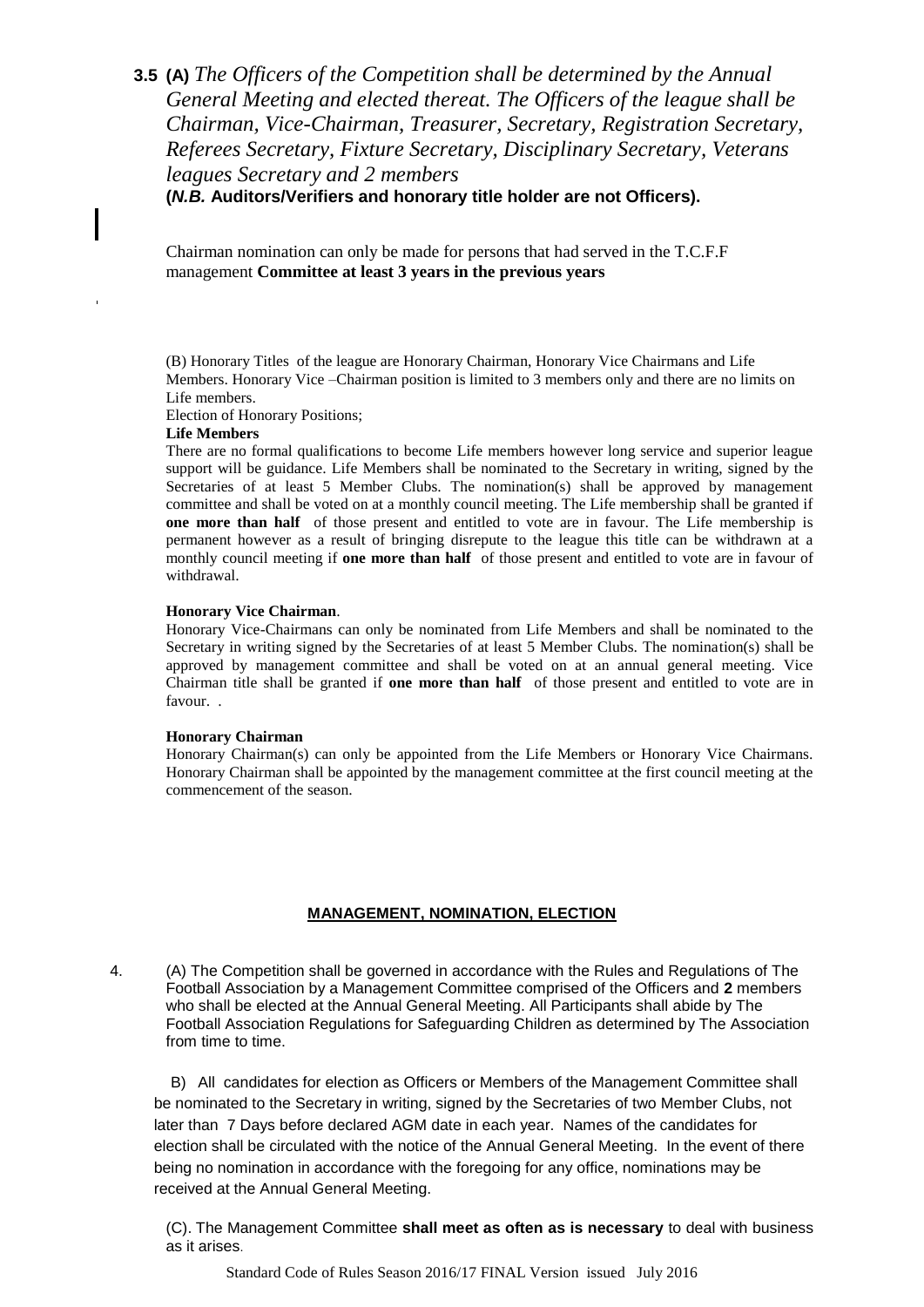On receiving a requisition signed by two-thirds of the Members of the Management Committee the Secretary shall convene a meeting of the Committee.

(D) Except where otherwise mentioned all communications shall be addressed to the Secretary who shall conduct the correspondence of the Competition and keep a record of its proceedings.

(E) All communications received from Clubs must be conducted through their nominated Officers.

 (F) Any person or persons representing any club that owes any money to TCFF will not be allowed to be nominated for TCFF committee election , unless the debt is cleared prior to AGM.

(G) Any candidate can only be nominated to only one Officer's position or member's position unless nomination is taken for unfilled positions on the day of the AGM

# **POWERS OF MANAGEMENT**

5. (A) The Management Committee may appoint sub-committees and delegate such of their powers as they deem necessary. *The decisions of all sub- committees shall be reported to the Management Committee for ratification.* 

(B) Subject to the permission of the London Football Association having been obtained the Management Committee may order a match or matches to be played each season, the proceeds to be devoted to the funds of the Competition and, if necessary, may call upon each Club (including any Club which may have withdrawn during the season) to contribute equally such sums as may be necessary to meet any deficiency at the end of the season. (See Rule 6(e)).

(C) Each Member of the Management Committee shall have the right to attend and vote at all Management Committee Meetings and have one vote thereat, but no Member shall be allowed to vote on any matters directly appertaining to such Member or to the Club so represented or where there may be a conflict of interest. (This shall apply to the procedure of any sub-committee).

In the event of the voting being equal on any matter, the Chairman shall have a second or casting vote.

 (D) The Management Committee shall have powers to apply, act upon and enforce these Rules and shall also have jurisdiction over all matters affecting the Competition, including any not provided for in the Rules. **Any action by the Competition must be taken within 28 days of the Competition being notified.**

With the exception of Rules 5(I), 6(H), 10(A), 11 and 19, for all breaches of Rule a formal written charge must be issued to the Club concerned The Club charged shall be given seven days from the date of notification of the charge to reply to the charge and given the opportunity to:-

- (i) Accept or deny the charge
- (ii) Submit in writing a case of mitigation, or
- (iii) Put their case before the Management Committee at a personal hearing

All breaches of the Laws of the Game, or the Rules and Regulations of The FA shall be dealt with in accordance with FA Rules by the appropriate Association.

Any fines levied shall be in accordance with the Fines Tariff.

The maximum fine permitted for any breach of a Rule is £250 and, when setting any fine, the Competition must ensure that the penalty is proportional to the offence, taking into account any mitigating circumstances.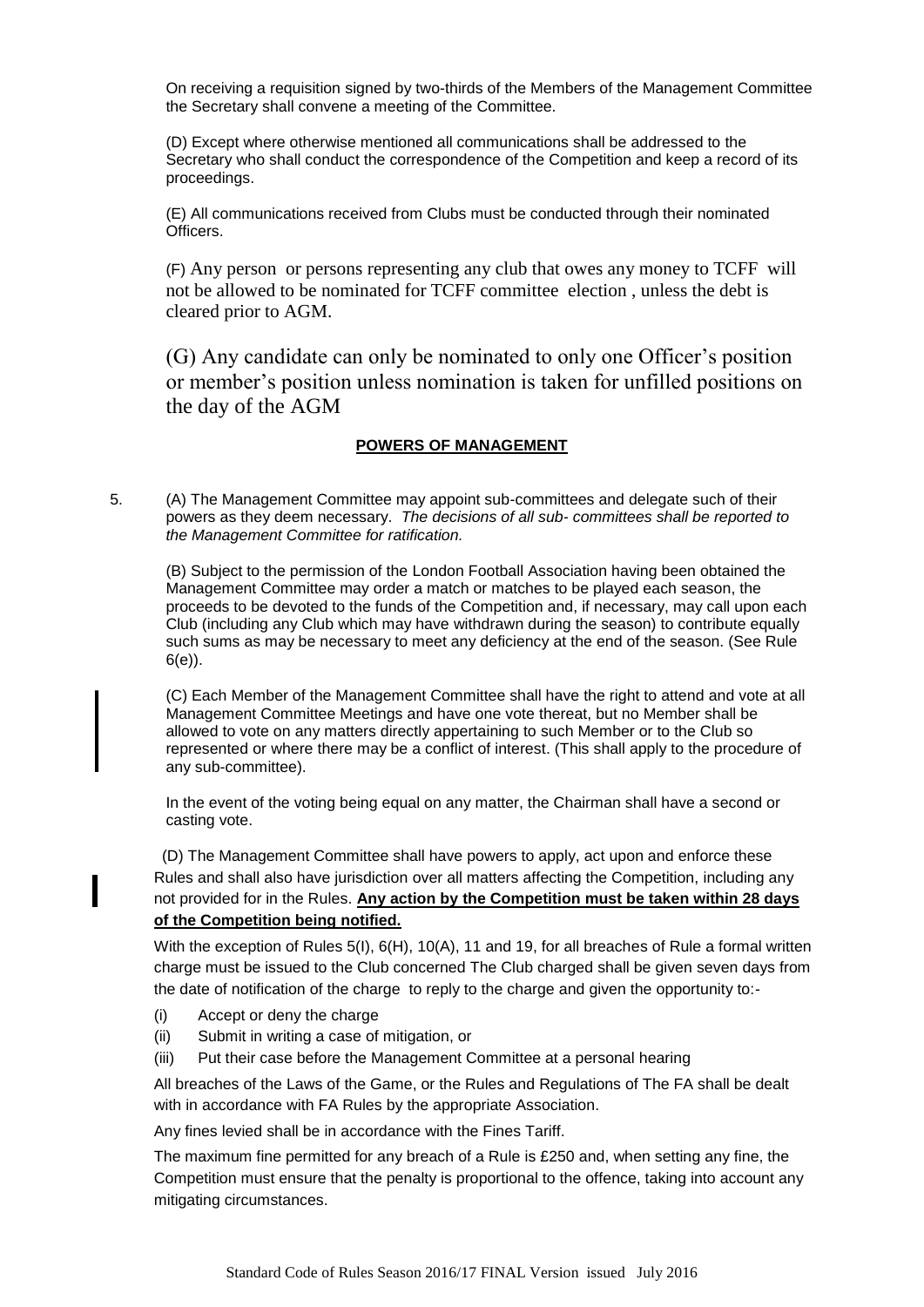(E) All decisions of the Management Committee shall be binding subject to the right of appeal in accordance with Rule 16.

Decisions of the Management Committee must be notified in writing to those concerned within 10 days.

 (F) **More than fifty percent (50%)** of its members shall constitute a quorum for the transaction of business by the Management Committee or any sub-committee thereof.

(G) The Management Committee, as it may deem necessary, shall have power to fill in an acting capacity, any vacancies that may occur amongst their number.

(H) A Club having failed to comply with an order or instruction of the Management Committee, or failing to satisfactorily attend to the business and/or the correspondence of the Competition, shall be liable to be fined or otherwise penalised at the discretion of the Management Committee.

 (I) All fines and charges are payable forthwith **and must be paid within 21 days of the date of notification of the decision**. Any Club failing to do so will be fined in accordance with the Fines Tariff. Further failure to pay the fine including the additional fine within 14 days will result in fixtures being withdrawn until such time as the outstanding fines are paid.

(J) *A member of the Management Committee appointed by the Competition to attend a meeting or match may have any expenses incurred refunded by the Competition.*

(K) The Management Committee shall have the power to fill any vacancy that may occur in the membership of the Competition between the Annual General or Special General Meeting called to decide the constitution and the commencement of the Competition season.

(L) Upon receiving 5 day notice before the game and the requested fee from the club (should not exceed referee feel T.C.F.F. Management Committee shall appoint an Observant Official to the game and a request a match report for such game from the Observant Official. The Observant Officials duty and right to report will be applicable till both team players and management officials leave the ground that the game has taken part.Once observant official has been requested by a team the request canonly be cancelled upon mutual agreement all the club and T.C.F.F. Management Committee following cancellation upon mutual agreement fee will be refunded in full (M) T.C.F.F. Management Committee shall request a match report for all games from the referee and use this report in all disciplinary enquiries.

(N) All the disciplinary matters shall be dealt by disciplinary committee consisting of 5 members who shall be appointed as follows. The disciplinary secretary elected at the AGM shall be the chairman of the disciplinary committee. In addition to elect a disciplinary secretary the **4 members of the disciplinary committee shall also be elected at the AGM. These 4 elected members shall not be the officers of the competition.** All the members of the disciplinary committee shall have no active involvement with any clubs within the competition. 3 members shall constitute a quorum for the transaction of business by the disciplinary committee. All decisions of the disciplinary committee shall be binding subject to the right of appeal to the board of appeal in accordance with rule 16. Decision of the management committee must be notified in writing to those concerned within 7 days.

 (O) The business of the Competition as determined by the Management Committee *may* be transacted by electronic mail or facsimile.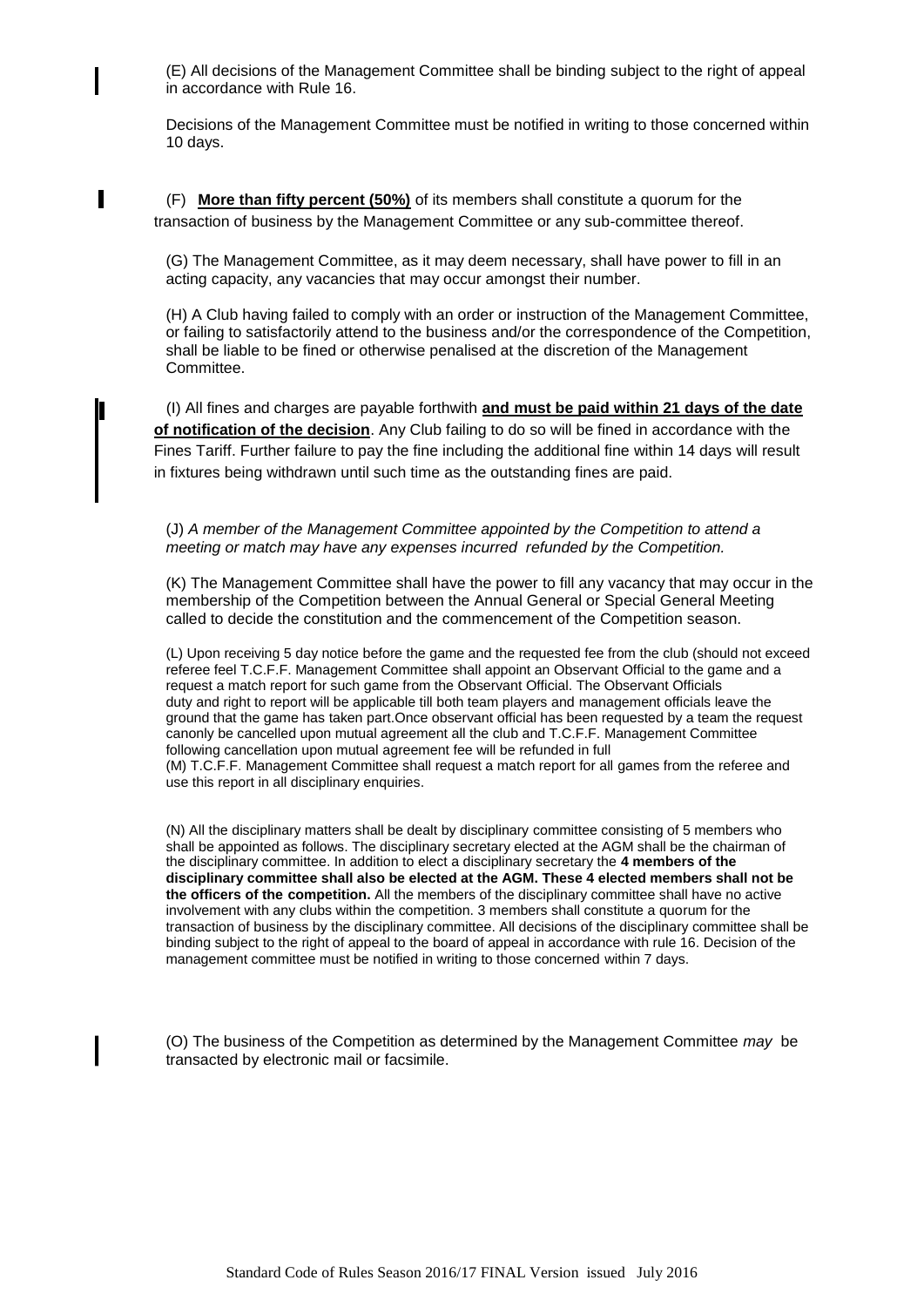# **ANNUAL GENERAL MEETING**

# 6. (A) *The AGM shall be held not later than 30th June in each year. At this meeting the following business shall be transacted provided that at least 2/3 of current Members are present* and entitled to vote:-

- (i) To receive and confirm the Minutes of the preceding Annual General Meeting.
- (ii) To consider any business arising there from.
- (iii) To receive and adopt the Annual Report, Balance Sheet and Statement of Accounts.
- (iv) Election of Clubs to fill vacancies (as recommended by the Management Committee).
- (v) Constitution of the Competition for ensuing season.
- (vi) Election of Officers and Management Committee.
- (vii) Appointment of Auditors.

.

- (viii) Alteration of Rules, if any (of which notice has been given).
- (ix) Fix the date for the commencement of the season and kick off times applicable to the Competitions.
- (x) Other business of which due notice shall have been given and accepted as being relevant to an Annual General Meeting.

 (B) A copy of the duly audited/verified Balance Sheet, Statement of Accounts and Agenda shall be forwarded to each Club at least fourteen days prior to the meeting, **together with any proposed change of Rules.**

(C) A signed copy of the *duly audited* Balance Sheet and Statement of Accounts shall be sent to the London Football Association(s) within fourteen days of its adoption by the Annual General Meeting.

(D) Each *Member Club* shall be empowered to send two delegates to an Annual General Meeting. Each Club shall be entitled to one vote only. Fourteen days" notice shall be given of any Meeting.

- (E) Clubs who have withdrawn their Membership of the Competition during the season being concluded or who are not continuing Membership shall be entitled to attend but shall vote only on matters relating to the season being concluded. *This provision will not apply to Clubs expelled in accordance with Rule 17.*
- (F) All voting shall be conducted by a show of voting cards unless a ballot be demanded by **at**  least 50% of the delegates qualified to vote or the Chairman so decides.

(G) No individual shall be entitled to vote on behalf of more than one Member Club.

(H) Any continuing Member Club failing to be represented at the Annual General Meeting without satisfactory reason being given *shall be* fined £50.

# **AGREEMENT TO BE SIGNED**

7. The Chairman and the Secretary of each Club **which is an unincorporated Association and two directors of each Club which is an incorporated entity** shall complete and sign the following agreement which shall be deposited with the Competition together with the Application for Membership for the coming season, or upon indicating that the Club intends to compete.

| "We, A                       | (Chairman) and                                      |
|------------------------------|-----------------------------------------------------|
|                              | (Secretary) of the                                  |
|                              | Football Club have been provided with a copy of the |
| Rules and Regulations of the | Competition and do hereby agree for                 |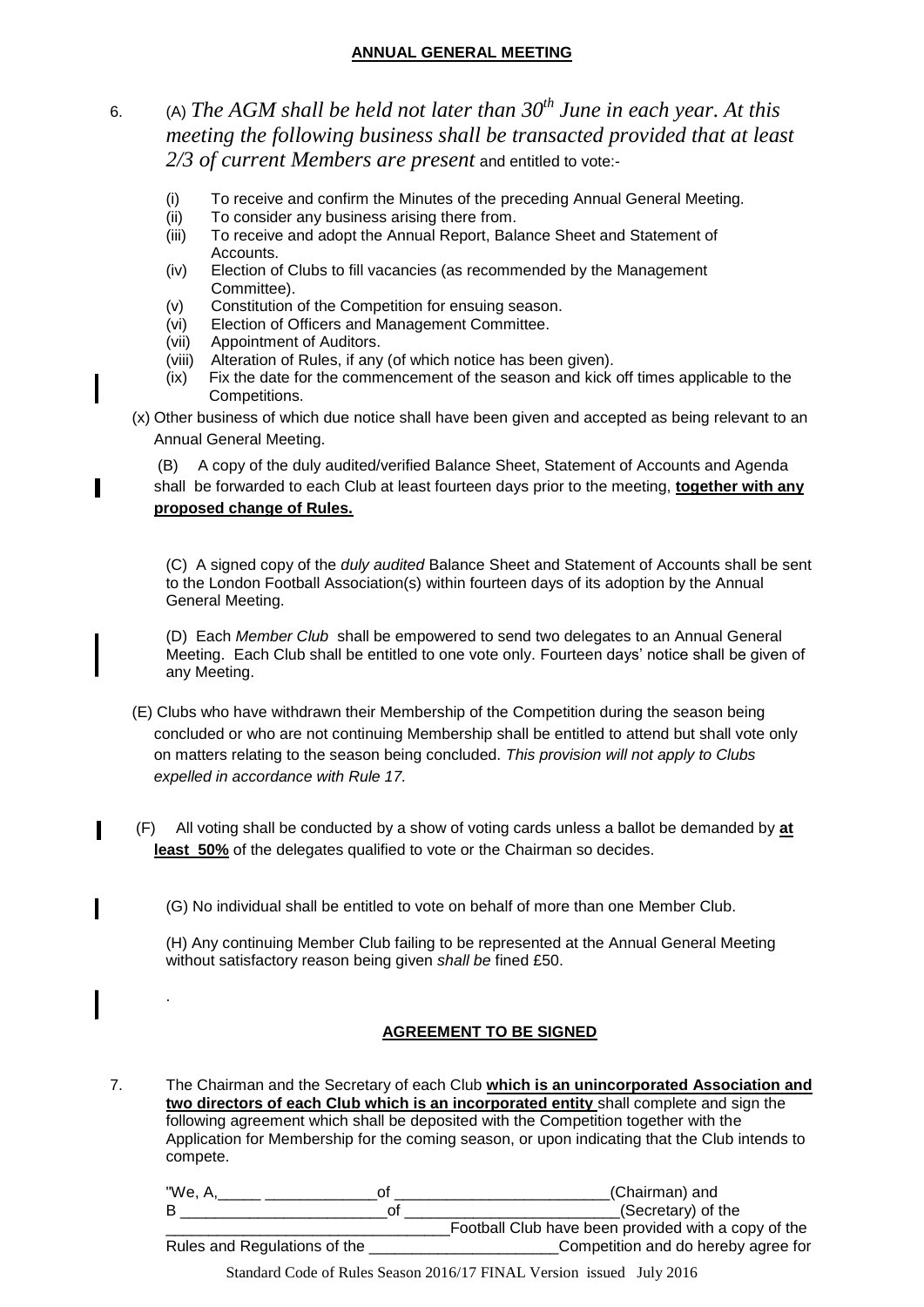and on behalf of the said Club, if elected or accepted into Membership, to conform to those Rules and Regulations and to accept, abide by and implement the decisions of the Management Committee of the Competition, subject to the right of appeal in accordance with Rule 16."

Any alteration of the Chairman and /or Secretary on the above Agreement must be notified to the \_\_\_\_\_\_\_\_\_\_\_\_\_\_\_\_\_\_\_\_\_\_\_\_\_\_County Football Association(s) to which the Club is affiliated and to the Secretary of the Competition.

# **QUALIFICATION OF PLAYERS**

8.(A) (i) Contract players are not permitted in this Competition with the exception of those Players who are registered under Contract with the same Club who have a team operating at Steps 1 to 6 of the National League System. **NB It is the responsibility of the club to check that a player is not under contract with any other club.**

In the event of a player without a written contract changing his status to that of a contract player with the same Club, another Club in the Competition or with a Club in another Competition his registration as a player without a written contract will automatically be cancelled and declared void

**It is the responsibility of each Club to ensure that any Player signing a registration form for that Club has, where necessary, the required international Transfer Certificate. Clearance is required for any Player aged 10 and over crossing borders including Wales, Scotland and Ireland**

## **(ii) Each Club must have at least 11 Players registered 7 days before the start of each Playing Season.**

(B) A registered playing member of a Club is one who, being in all other respects eligible has:-

*(i) Signed a fully and correctly completed Competition registration form in ink, Countersigned by an Officer of the Club, and who has been registered with the (Registrations) Secretary 7 days prior to playing and whose registration has been confirmed by the Competition prior to that Player playing in a Competition Match.*

*Prior to collecting players licences original ID documents should be produced .This can be their driving licences or passports.*

 *Registration forms may also be submitted to the (Registrations) Secretary by electronic mail.*

*(ii) While serving in any branch of Her Majesty's Regular Forces, a player must first obtain the consent of his Association Secretary before signing a registration form to play for a Club.*

(C) A player having taken part in matches for any Club affiliated to any County Football Association shall not be allowed to join, be transferred to, or sign for a Club in the Competition without first proving to the officials of the intended Club that the player has discharged all reasonable financial liabilities to the previous Club or Clubs, and a Club official may not accept such player"s signature without first ascertaining whether such claims have been discharged to the satisfaction of the Club, or Clubs, for which the player last played. **In the event that a Player could be required to pay a proportion of a debt due under The FA Football Debt Recovery System then, whether or not the debt has been referred to the relevant County FA, the Competition must not affect the player's registration in any way or refuse to register a transfer due to that debt being**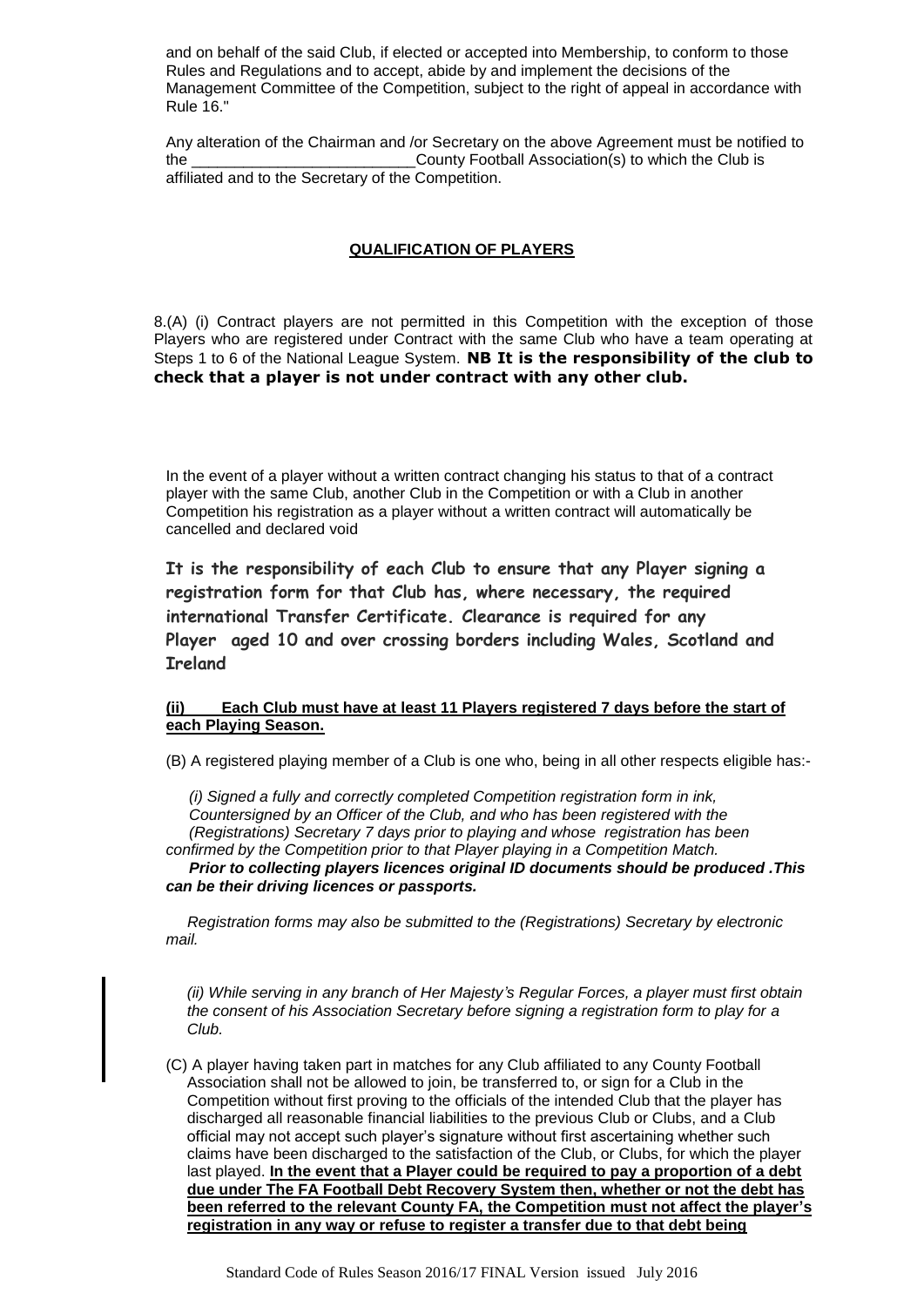## **outstanding. The Competition cannot refuse to register a Player for an unpaid nonfootballing debt.**

(D) The maximum number of players registered by a Club should not exceed 25 (Twenty –five) per team at any time except for clubs who also has an U20 team and maximum than can be 27 (Twentyseven) to include the 2 non-Turkish players nominated to play in adult league as described at next paragraph. *The number of non-Turkish player at an adult game team sheet should not exceed 4 (four) and number of registered non-Turkish players should not exceed 8(eight)* A fee of £3 shall be paid for players registered.

The Maximum number of players registered by a Club in U20 League should not Exceed 20 (Twenty),per team at any time. The number of non –Turkish players in U20 League should not exceed 10. The 10 players defined as Turkish under this rule shall be granted right to apply for registration to play for both Adult League and U20 League subject to their teams total registration for Adult league does not exceed 25.The remaining 10 non-Turkish players shall not have automatic right of registration for Adult league but clubs can nominate 2 non-Turkish players to have registration to play for both Adult League and U20 .The nomination is made at the beginning of the season and can be amended between  $15<sup>th</sup>$  and  $30<sup>th</sup>$  January. Any U20 player wishing to play for a different team other than their teams in Adult league will need to follow the normal registration and transfer rules.

Non-Turkish players may be defined as someone who has no connection to Turkish ancestry and/or Turkish culture

(E) The Management Committee shall decide all registration disputes.

In the event of a player signing a registration form or having a registration submitted for more than one Club priority of registration shall decide for which Club the player shall be registered. The (*Registrations*) Secretary shall notify the Club last applying to register the player of the fact of the previous registration.

**In such instances the players registration will be not be issued for 30 days and in cases of transfers will be withdrawn for 30 days.**

(F) It shall be a breach of Rule for a player to:-

(i) Play for more than one Club in the Competition in the same season without first being transferred.

(ii) Having signed for one Club in the Competition, sign for another Club in the Competition in that season except for the purpose of a transfer.

(iii) Submit a signed registration form for registration that the player had wilfully neglected to accurately or fully complete.

(G) (i) The Management Committee shall have power to accept the registration of any player subject to the provisions of clauses (ii) and (iii) below

(ii) The Management Committee shall have power to refuse, cancel or suspend the registration of any player or may fine any player at their discretion who has been charged and found guilty of registration irregularities. (Subject to Rule 16).

(iii) The Management Committee shall have power to make application to refuse or cancel the registration of any player charged and found guilty of undesirable conduct (subject to Rule 16) subject to the right of appeal to the FA or the relevant County Football Association. Undesirable conduct shall mean an incident of repeated proven misconduct, which may deter a participant from being involved in this Competition. Application should be made to the parent County of the Club the player is registered or intending to be registered with.

iv) For a player who has previously had registration removed in accordance with clause (iii) but has a registration accepted at the expiry of exclusions will be considered to be under probationary period of 12 months. Whilst under a probationary period should the player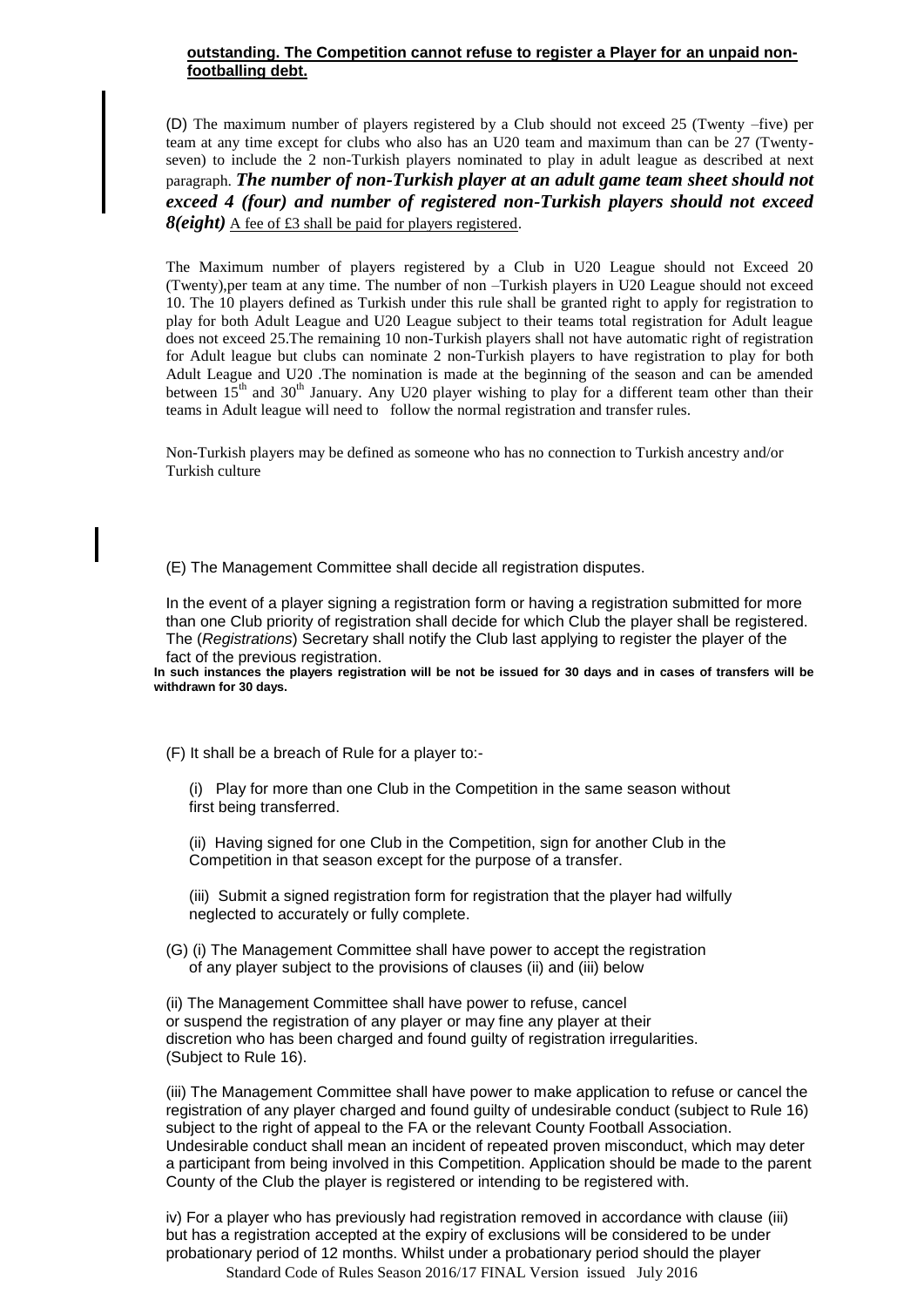commit a further act of proven misconduct under the jurisdiction of Competition,(excluding standard dismissals),the Competition would be empowered to consider a further charge of bringing

the Competition into disrepute

(Note: Action under Clause (iii) shall not be taken against a player for misconduct until the matter has been dealt with by the appropriate Association, and then only in cases of the player bringing the Competition into disrepute and will in any case be subject to an Appeal to the Football Association.) All decisions must include the period of restriction. For the purpose of this Rule, bringing the competition into disrepute can only be considered where the player has received in excess of 112 days" suspension, or 10 matches in match based discipline, in a period of two years or less from the date of the first offence.

(H)Subject to compliance with FA Rule C2(a) when a Club wishes to register a Player who is already registered with another Club it shall submit a transfer form to the Competition accompanied by a fee as set out in the Fees Tariff . Such transfer shall be referred by the Competition to the Club for which the player is registered. Should this Club object to the transfer it should state its objections in writing to the Competition and to the Player concerned **within three days** of receipt of the notification. Upon receipt of the Club"s consent, or upon its failure to give written objection within three days, the Competition Secretary may, on behalf of the Management Committee, transfer the Player who shall be deemed eligible to play for the new Club from such date or 7 days after receipt of such transfer.

In the event of an objection to a transfer the matter shall be referred to the Management Committee for a decision.

# *(I) A player may not be registered for a Club in the Competition after 31st January. The player may only be transferred to another Club in the competition between 15th October to 14th November inclusive*

(J) A Club shall keep a list of the players it registers and a record of the games in which they have played, and shall produce such records upon demand by the Management Committee.

(K) A register containing the names of all players registered for each Club, with the date of registration, shall be kept by the (*Registrations*) Secretary and shall be open to the inspection of any duly appointed Member Club representative at all Management Committee meetings or at other times mutually arranged. Registrations are valid for one Season only.

 **(L) Any Club found to have played an ineligible Player in a match or matches shall have any points gained from that match or matches deducted from its record, up to a maximum of 12 points, and have levied upon it a fine. The Management Committee may also order that such match or matches be replayed on such terms as are decided by the Management Committee which may also levy penalty points against the Club in default.** 

**The Management Committee may vary this decision in respect of the points gained only in circumstances where the ineligibility is due to the failure to obtain an International Transfer Certificate or where the ineligibility is related to the Player's status.**

**In exceptional circumstances the Management Committee may, at its discretion, award the points available in the match in question to the opponents, subject to the match not being ordered to be replayed.**

**<sup>(</sup>M) A fully completed team sheet showing both the name and the registration number must be handed to the referee prior to the commencement of each match. Any player's name appearing on the team sheet shall be deemed to have taken part in that game.**

 **<sup>(</sup>N)All players registrations with the Federation are cancelled at the end of the playing season (date to be decided at the A.G.M) prior to the season commencing.**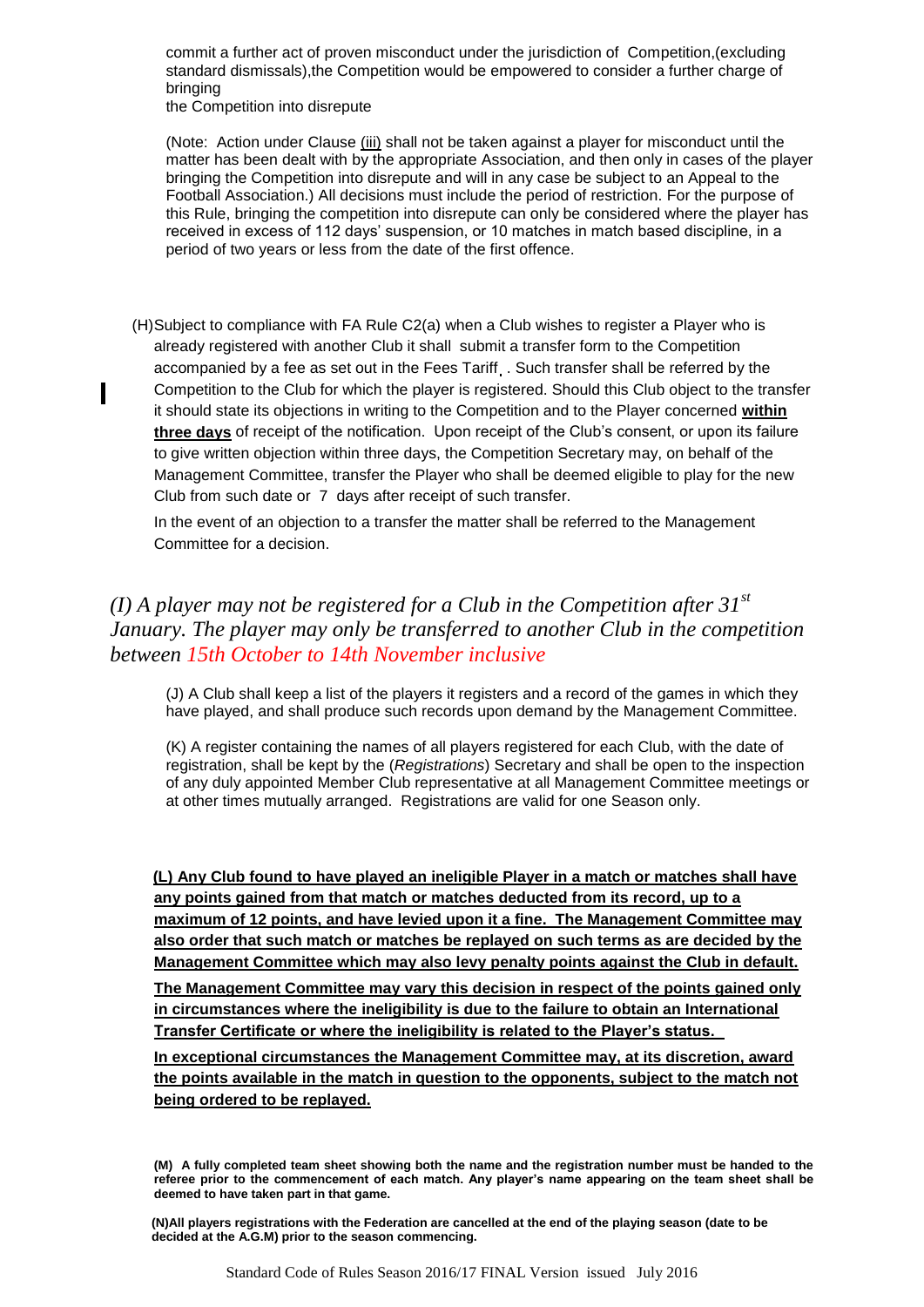*.*

- **i) No more than three players may transfer from one team to another during the transfer season.**
- **ii) Any player that has had his registration cancelled by his club, and then is re-registered by the same club, shall be deemed to be a transfer and shall not be eligible to transfer to another club in the same season.**

**(P)Clubs are held responsible to produce registration documents, whether requested by the Committee Members or the opposing teams officials, for what ever reason, shall be put to the management Committee and if case proved shall be liable to a fine not exceeding £50 and shall also lose the game.**

**(Q)Any player receiving a red card in any Federation League or Cup game shall automatically have his registration withdrawn and shall not be eligible to play until his team completes its next game**

**(R)A club failing to return the players registration document at the end of the season shall pay £3 for every unreturned registration document. A club losing the players registration document shall pay £3 for every duplicate registration document issued**

**(S) A player may only be transferred once from one club to another club during whole season.**

**(T)** All teams competing in the LFA Cup competitions are allowed to sign 6 more non Turkish players who can only play in LFA cup games. These players cannot play for any other team in the league unless they are transferred as per league rules.

## **CLUB COLOURS. CLUB NAME**

9. (A) Every Club must register the colour of its shirts and shorts with the Secretary by  $15<sup>TH</sup>$ August who shall decide as to their suitability.

Goalkeepers must wear colours which distinguish them from other players and the referee.

No player, including the goalkeeper, shall be permitted to wear black or very dark shirts.

Any team not being able to play in its normal colours as registered with the Competition shall notify the colours in which they will play to its opponents at least 6 days before the match.

If, in the opinion of the referee, two Clubs have the same or similar colours, the *home* team shall make the change. Any team not having a change of colours or delaying the kick-off by not having a change shall be fined £25.

The Secretary of the Competition may request shirts to be submitted if complaints are received as to lack of distinguishing colours, and the Management Committee may refuse to permit any shirts or shorts as they think fit. *Shirts must be numbered.*

(B)Any Club wishing to change its name and/or colours must submit in writing to the Secretary before or at the AGM. Any application received after the AGM will not be considered until the following year"s AGM.

**(C) All clubs in the Federation must have insurance cover for their players.**

#### **PLAYING SEASON. CONDITIONS OF PLAY**

#### **TIMES OF KICK-OFF. POSTPONEMENTS. SUBSTITUTES**

10. (A) The Annual General Meeting shall determine the date for the commencement of the season in accordance with Football Association Rules. Original fixtures arranged by the (*Fixtures*) Secretary, or at a meeting specially convened for that purpose, to be held no later than 1<sup>st</sup> August, must not be arranged for a date later than seven days preceding the concluding date.

*If mutually arranged at a meeting a list of fixtures must be forwarded to the (Fixtures) Secretary within seven days of the meeting. Fixtures are deemed to be accepted unless objections are received by the (Fixtures) Secretary within fourteen days of their issue.*

(B)All matches shall be played in accordance with the Laws of the Game as determined by the International Football Association Board.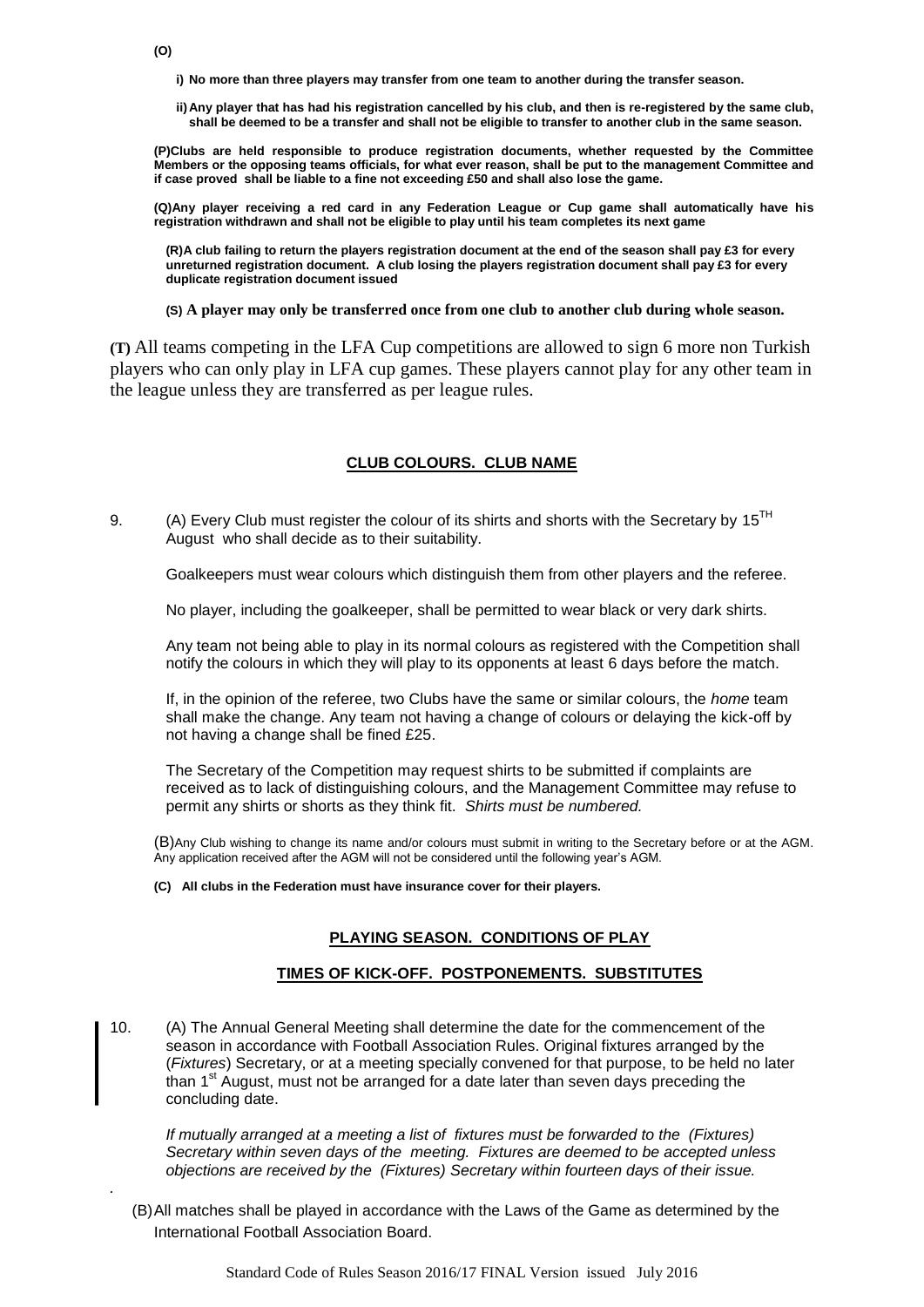Clubs must take all reasonable precautions to keep their grounds in a playable condition. All matches shall be played on pitches deemed suitable by the Management Committee. If through any fault of the home team a match has to be replayed, the Management Committee shall have power to order the venue to be changed.

The Management Committee shall have power to decide whether a pitch and/or facilities are suitable for matches in the Competition and to order the Club concerned to play its fixtures on another ground.

Football Turf pitches (3G) are allowed in this Competition providing they meet the required performance standards and are listed on the FA"s Register of Football Turf pitches. For clubs playing at Step 7 and below a pitch must be tested (by a FIFA accredited test institute) every three years and the results passed to the FA. The FA will give a decision on the suitability for use and add the pitch to the Register.

The home Club is also responsible for advising participants of footwear requirements when confirming match arrangements in accordance with Rule 10(D).

All matches shall have duration of 90 minutes unless a shorter time **(not less than sixty (60) minutes)** is mutually arranged by the two Clubs in consultation with the referee prior to the commencement of the match, and in any event shall be of equal halves. **Two matches involving the same two teams can be played on the same day providing the total playing time is not more than 120 minutes.**

The times of kick-off shall be fixed at the AGM **and can only be altered by the mutual consent of the two competing clubs prior to the scheduled date of the match with written notification given to the Competition at least 7 days prior.**

Referees must order matches to commence at the appointed time and must report all late starts to the Competition.

The home team must provide goal nets and at least two footballs fit for play and the referee shall make a report to the Competition if the footballs are unsuitable.

**Corner Flags to be provided by the home team and both teams should have first aid kit at touch line. Should any of these missing the team responsible will pay 20 pound for each missing item. Referees will report the matter**

(C) Except by permission of the Management Committee all matches must be played on the dates originally fixed but priority shall be given to The Football Association and all relevant County Association Cup Competitions. All other matches must be considered secondary. Clubs may mutually agree to bring forward a match with the consent of the (*Fixtures*) Secretary.

In the case of a revised fixture date, the Clubs must be given by the Competition 2 clear days notice of the match (unless otherwise mutually agreed).

(D) The teams will be provided with Club and Team details book containing team grounds, club colours and kick off times at the beginning of the season. If there is a change to noted information before a game The Secretary of the home Club **must give notice** of full particulars of the location of, and access to, the ground and time of kick-off to the match officials and the Secretary of the opposing Club at least 3 clear days prior to the playing of the match. **If not so provided, the away club shall seek such details and report the circumstances to the competition.** 

Any Club failing to comply with this Rule shall be liable to a fine of **£10.**

(E) Every Club shall play its best available qualified team or teams in all matches in the Competition.

**<sup>(</sup>Note: The intention of this Rule is not to interfere with normal team selection by Clubs, but to prevent Clubs deliberately fielding a weakened team in order to unreasonably reserve players for another game or to boost the strength of another or lower team. It is NOT intended that Clubs MUST field higher team players in lower teams when the higher team has no engagement. If, in the opinion of the Management Committee, the substance or spirit of the Rule is obviously being disregarded, the Club concerned may be called to account for its actions and shall be subject to such decisions as the Management Committee may determine, despite the fact that Rule 8 has not been infringed***.)*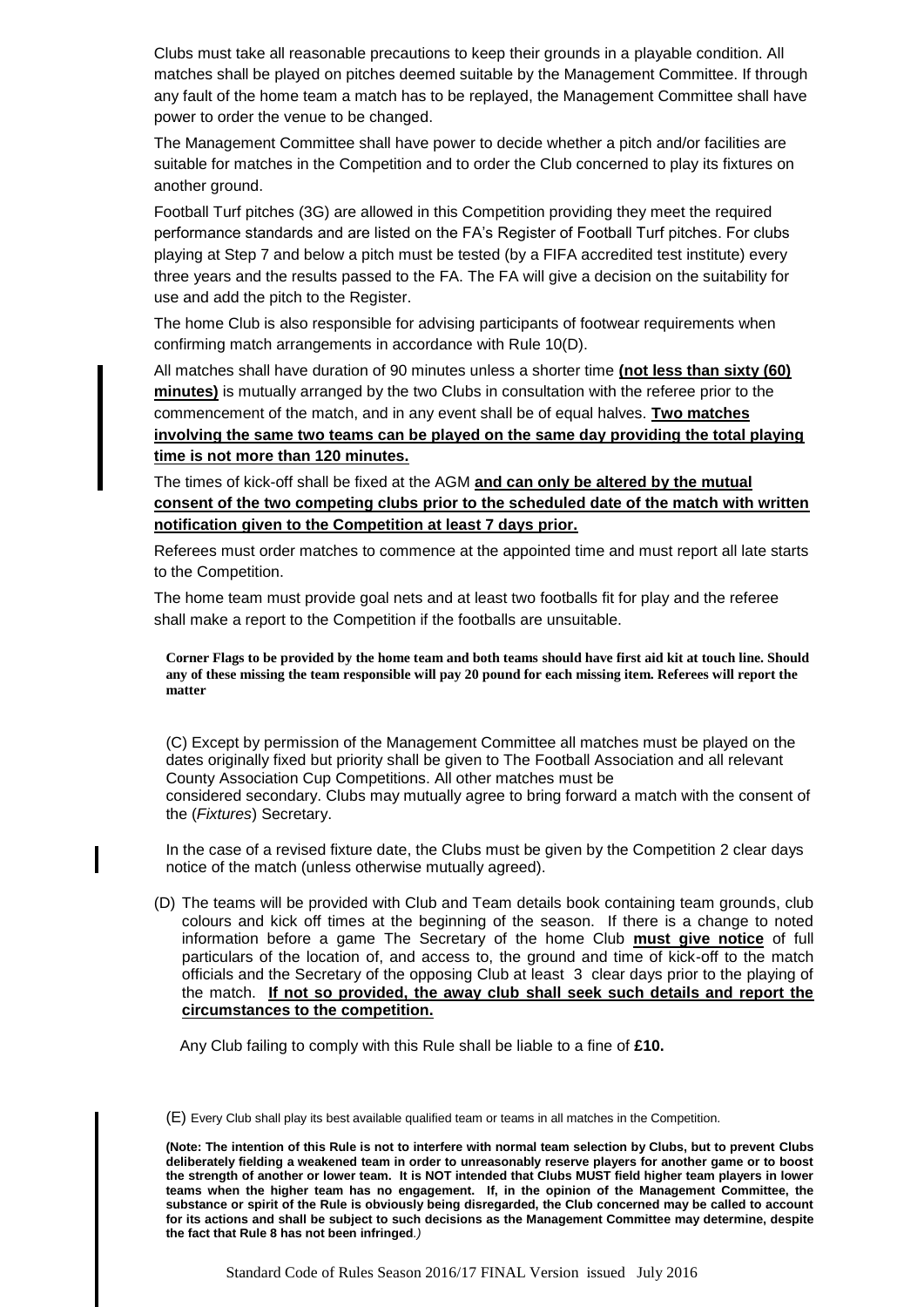In the event of a Club playing in any match with less than 11 players they *shall* be fined £20 for each missing player. A minimum of 8 players will constitute a team for a Competition match.

(F) Home and away matches shall be played. In the event of a Club failing to keep its engagement the Management Committee shall have power to inflict a fine, deduct points from the defaulting Club, *award the points from the match in question to the opponents*, order the defaulting Club to pay any expenses incurred by the opponents or otherwise deal with them except the award of goals. *Not withstanding the foregoing home and away provision, the Management Committee shall have power to order a match to be played on a neutral ground or on the opponent's ground if they are satisfied that such action is warranted by the circumstances.*

Any Club unable to fulfil a fixture must, without delay, give notice to the (Fixtures) Secretary, the Competition *Referees Appointments* Secretary, the Secretary of the opposing Club and the match officials. Any Club failing to comply shall be dealt with by the Management Committee who may inflict a fine.

.

In the event of a match not being played or abandoned owing to causes over which neither Club has control, it shall be played in its entirety on a date to be mutually agreed by the two Clubs and approved by the Management Committee. Failing such agreement and notification<br>to the (*Fixtures*) Secretary within 14 days the Management Committee shall have power days the Management Committee shall have power to order the match to be played on a named date or on or before a given date.

The Management Committee shall review all matches abandoned in cases where it is consequent upon the conduct of either or both Teams. Where it is to the advantage of the Competition and does no injustice to either Club, the Management Committee shall be empowered to order the score at the time of the abandonment to stand. In all cases where the Management Committee are satisfied that a match was abandoned owing to the conduct of one team or its Club member(s) they shall be empowered to *award the points for the match to the opponent.* In cases where a match has been abandoned owing to the conduct of both teams or their Club member(s), the Management Committee shall rule all points for the match as void. No fine(s) can be applied by the Management Committee for an abandoned match.

The Management Committee shall review any match that has taken place where either or both teams were under a suspension imposed upon them by the Association or Affiliated Association. In each case the team that was under suspension would be dealt with in the same manner as if they had participated with ineligible players in accordance with Rule 8 (L) above. Where both teams were under suspension the game must be declared null and void.

(G) A Club may at its discretion and in accordance with the Laws of the Game use 3 substitute players in any match in this Competition who may be selected from 5 players.

The referee shall be informed of the names of the substitutes not later than 15 minutes before the start of the match.

A player who has been selected, appointed or named as a substitute before the start of the match but does not actually play in the game shall not be considered to have been a player in that game within the meaning of Rule 8 of this Competition.

(H) The half time interval shall be of 15 minutes duration, but it shall not exceed fifteen minutes The half time interval may only be altered with the consent of the referee.

(I) *The League shall require all players and club officials to have signed the FA's Respect Codes of Conduct and produce these if so requested by the League management committee.*

*The participating clubs taking part in the fixture shall identify a team captain designated with a captain's armband who has a responsibility to offer support in the management of the on-field discipline of his/her team mates.*

*Prior to each match the participating teams and officials shall conduct the 'Respect' handshake and/or participating teams to offer 'three cheers' and handshakes to the opposing team after the match.*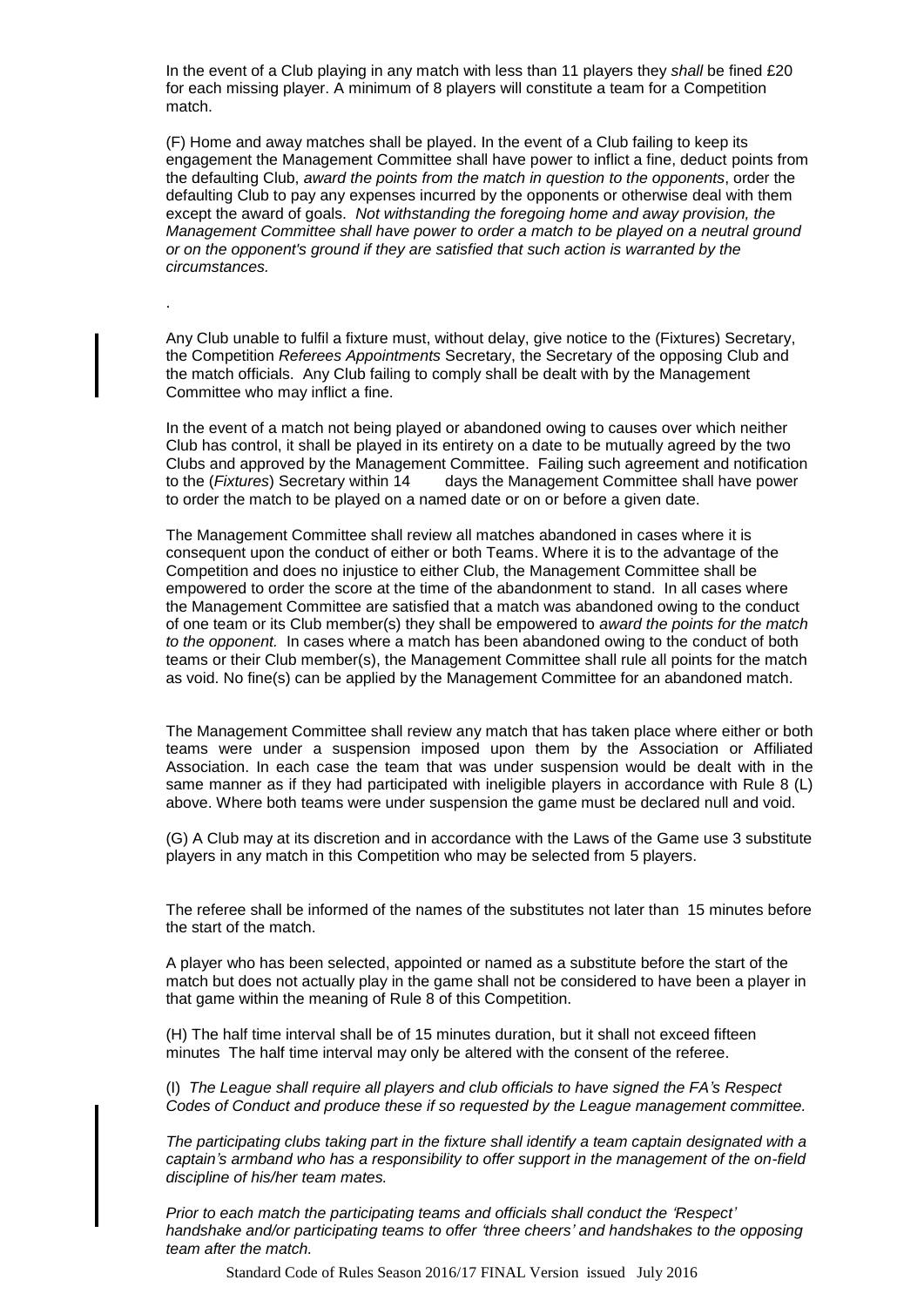(J) **Should a player be selected to represent the Federation in a representative game his club must automatically release the player. Clubs shall be permitted on request to the Management committee to postpone any League or Cup Fixture, they are due to play on the day of a League representative match should they have more than one player selected for that game. A player must not play for his club when selected to represent the Federation**

(K) Any youth club manager should have minimum Level 1 FA Coaching Certificate. Any adult club manager should have Level 1 FA Coaching Certificate commencing from season 2010-2011. League side manager should have minimum Level 2 FA Coaching certificate commencing from season 2010-2011.

#### REPORTING RESULTS

11. (A) The Federation Secretary must receive within 4 days of the date played, the result of each Competition match in the prescribed manner. This must include the forename(s) and surname of the team players (in block letters) *and also the Referee markings required by Rule 13, or any other information required by the Competition.* Failure to do so will incur a fine of £20 and/or the Club being dealt with as the Management Committee decide.

(B) *Both Clubs shall telephone/SMS/email/notify the result of each match to the Web site secretary by 10pm.*

(C) The match result notification, correctly completed, shall be signed by a responsible member of the Club. The Management Committee shall have power to take such action, as they deem suitable against a Club that submits an incomplete form or incorrect information.

### **DETERMINING CHAMPIONSHIP**

12. (A) Team rankings within the Competition will be decided by points with 3 points to be awarded for a win and 1 point for a drawn match. **The 4 teams gaining the highest number of points in the first Division will qualify to play a play-off tournament to determine the champion. The play-off tournament will be played amongst these 4 teams in a league format. All the league rules apply. The team finishing first will start with 3 points, the second team starts with 2 points, the third team starts with 1 point and the fourth team starts with 0 points. Every team plays each other once. The first games will be played on Sunday, The second games will be played during the week and the following Sunday the last round of games will be played. At the end of the tournament The team with the highest points will win the league .If everything is equal between two or more teams then their original league positions will determine the winner. In the second division the team that gains the highest number of points at the conclusion shall be adjudged the winner**. Matches cannot be played for double points

(B) **Automatic promotion and relegation shall be applied for the first two and last two teams in each division .The 3rd team from bottom of the first division and the 3 rd, 4th and 5th ranking teams of second division will play knock out tournament which will be played just after the completion of the league matches. First division team will play against 5 ranking and the 3rd and 4th ranking teams will play against each other and the winners will play to decide which team will play first division for the comming season. Matches will be played on mutual grounds duration of 90 minutes; 15 minutes each way extra times and penalty shoot out will be used if needed. Except as provided for here under, subject to the provisions of rule 1(b).**

**In the event of two or more teams being equal on points team rankings shall be decided by the aggregate of the two league games played by the teams in question, taking in to account first the points than the goal difference and then highest goal scored. In the event of teams still being equal**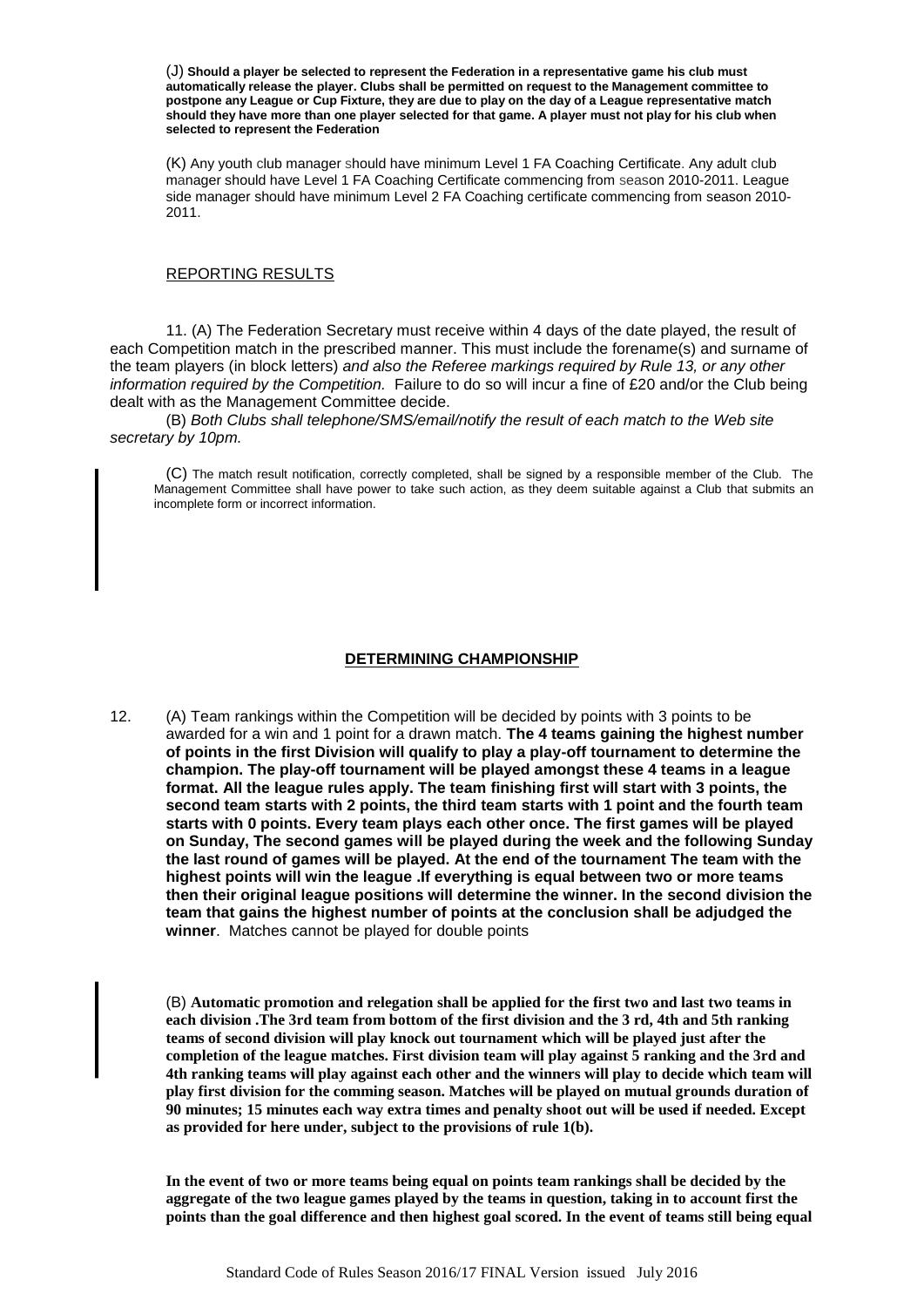**the ranking shall be decided by taking into consideration of the lowest goal consided during the season otherwise it will be decided by a play off game**.

*In the event of a Club failing to keep its engagement in any of the two league games the club failing to keep its engagement will be ranked lower that the team being equal on points regardless of the aggregate score.*

*(i) Should one or more teams withdraw from any one Division after the fixtures have commenced an equal number of teams to those withdrawing in that Division shall not be automatically relegated.*

*(ii) Vacancies occurring after the conclusion of the season may be filled on any of the following ways:*

*(a) retention of otherwise relegated team(s)*

*(iii) The last 2 teams in the lowest Division shall retire, but be eligible for re-election except as below, and be subject to the conditions of paragraph (B)(1) above.*

# **(C) In the event of a team not completing 75% of its fixtures for the season all points obtained by or recorded against such defaulting team shall be expunged from the Competition table.**

**(D) All clubs shall submit at least 11 fully completed registration forms 7 days prior to the League commencement date. Any club failing to comply with this rule shall be fined a sum of £25.**

(E)Any Club which fails to <u>play or arrive for \_3 fixtures a whole season</u>, without reasonable excuse, shall have<br>its fixtures suspended and for 1<sup>st</sup> division team will automatically be relegated and for 2<sup>nd</sup> division te **automatically removed from membership and will not be eligible to re-apply as a new club, for the ensuing season. The team that fails to fulfil its fixture will pay a fine of £50 for the 1st match and £100 for the following unplayed matches**

# **REFEREES**

13. (A) Registered Referees (and Assistant Referees where approved by the FA or County FA) for all matches shall be appointed in a manner approved by the Management Committee and by the sanctioning Association(s).

(B) In the event of the non-appearance of the appointed Referee the *appointed senior Assistant Referee shall take charge and a substitute Assistant Referee appointed by the competing Teams.* In cases where there are no officially appointed Assistant Referees, the Clubs shall agree upon a Referee. A Referee thus agreed upon shall, for that game, have the full powers, status and authority of a registered Referee.

**(C) The Management Committee may, if they consider it desirable, or upon application by the two competing Clubs, appoint Assistant Referees, if available, to any match. Where Assistant Referees are not appointed each Team shall provide a Club Assistant Referee. Failure to do so will result in a fine of £5 being imposed on the defaulting Team.**

(D) The appointed Referee shall have power to decide as to the fitness of the ground in all matches and the decision shall be final *subject to either in the case of a ground of a Local Authority or the owners of a ground, the Representative of that body is the sole arbitor and whose decision must be accepted*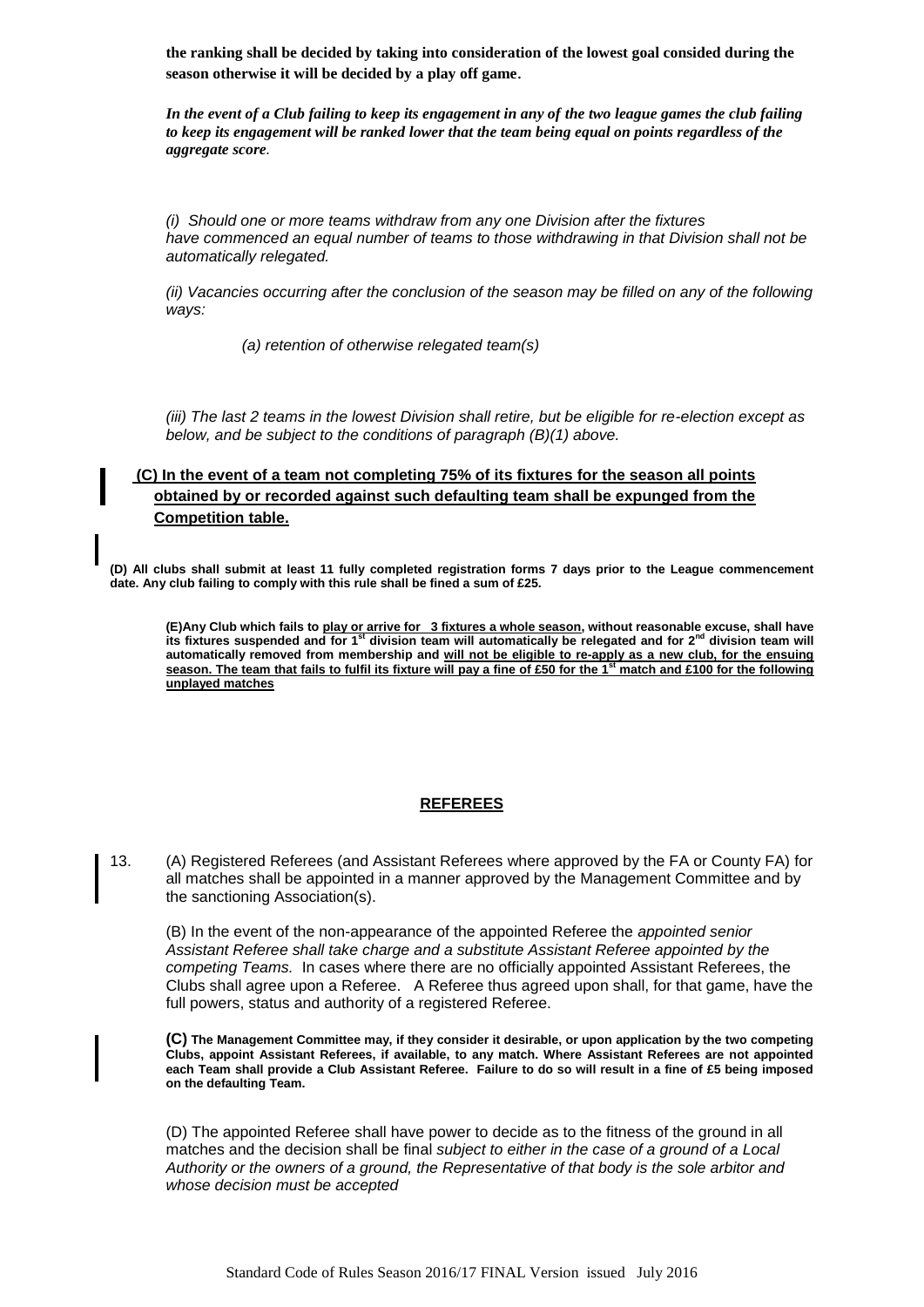(E) Subject to any limits laid down by the sanctioning Association Match Officials appointed under this Rule shall be entitled to the following match fees **Referee £40.00, Assistant Referees £30.00 inclusive of travel expenses.**

*All referees fees shall be shared 50/50 on the match day between Home* 

*and Away team* **before the match. All fees shall be paid prior to the match. Failure to pay the Referees and/or Assistant referees at all will result in a fine in addition to the fees.** 

(F) In the event of a match not being played because of circumstances over which the Clubs have no control, the Match Officials, if present, shall be entitled to *half fee .* Where a match is not played owing to one Club being in default, that Club shall be ordered to pay the Officials, if they attend the ground, their full fee and expenses.

(G) A Referee not keeping his or her engagement, and failing to give a satisfactory explanation as to their non-appearance, may be reported to the Association with which he or she is registered.

(H) Each Club shall, in a manner prescribed from time to time by The Football Association, award marks to the Referee for each match and the name of the Referee and the marks awarded shall be submitted to the Competition on the prescribed Form provided. Clubs failing to comply with this Rule shall be liable to be fined or dealt with as the Management Committee shall determine. **Any club that award the referee a total of less than 60 marks (out of 100) shall write an official letter to the referee secretary explaining the reason. In the cases where no letter is received, the club concerned shall be fined £20 and called before the Management Committee.**

The Competition shall keep a record of the markings and, on the Form provided by the prescribed date each season, shall submit a summary to The Football Association/County Association.

(J) *The Referee shall submit a report Form, supplied by the Competition, giving the result of the match, the number of players in each team and the time of kick-off to the Registration Secretary within two days of the match.* **The referee should also complete the referee's card issued to him by the TTFF and send to the Referees Secretary a report of all abandoned games and also for any players or officials that have been cautioned or sent off.**

(K) *Referees and Assistant Referees shall be supplied, each Season, with a copy of the Competition Rules free of charge.*

(L) *Referees and Assistant Referees shall have undertaken a Respect briefing offered by the FA/County FA or the League.*

## **CONTINUATION OF MEMBERSHIP OR WITHDRAWAL OF A CLUB**

14. (A) After  $31<sup>st</sup>$  December in the current Season a Club intending, or having a provisional intention, to withdraw a team from the Competition on completion of its fixtures and fulfilment of all other obligations to the Competition must notify the Secretary in writing *by 31st March* each Season or be liable to a fine not exceeding 15.

*All Clubs wishing to remain in membership of the Competition for the following Season must confirm their intention to do so, in writing, to the Secretary by 30th June.*

(B) A Club shall not be allowed to withdraw any or all of its teams from the Competition after the **Annual General Meeting** for the following Season. **Any Club infringing this Rule shall be forfeiting their deposit of £250** .

(C) The Membership for the coming season having been decided at a Special General Meeting held for that purpose or at the Annual General Meeting held not later than  $30<sup>th</sup>$  June; the Competition shall have the right, irrespective of other provisions in this Rule, to refuse to permit a Club to withdraw its team(s) in order to join another Competition and may hold the Club to its engagements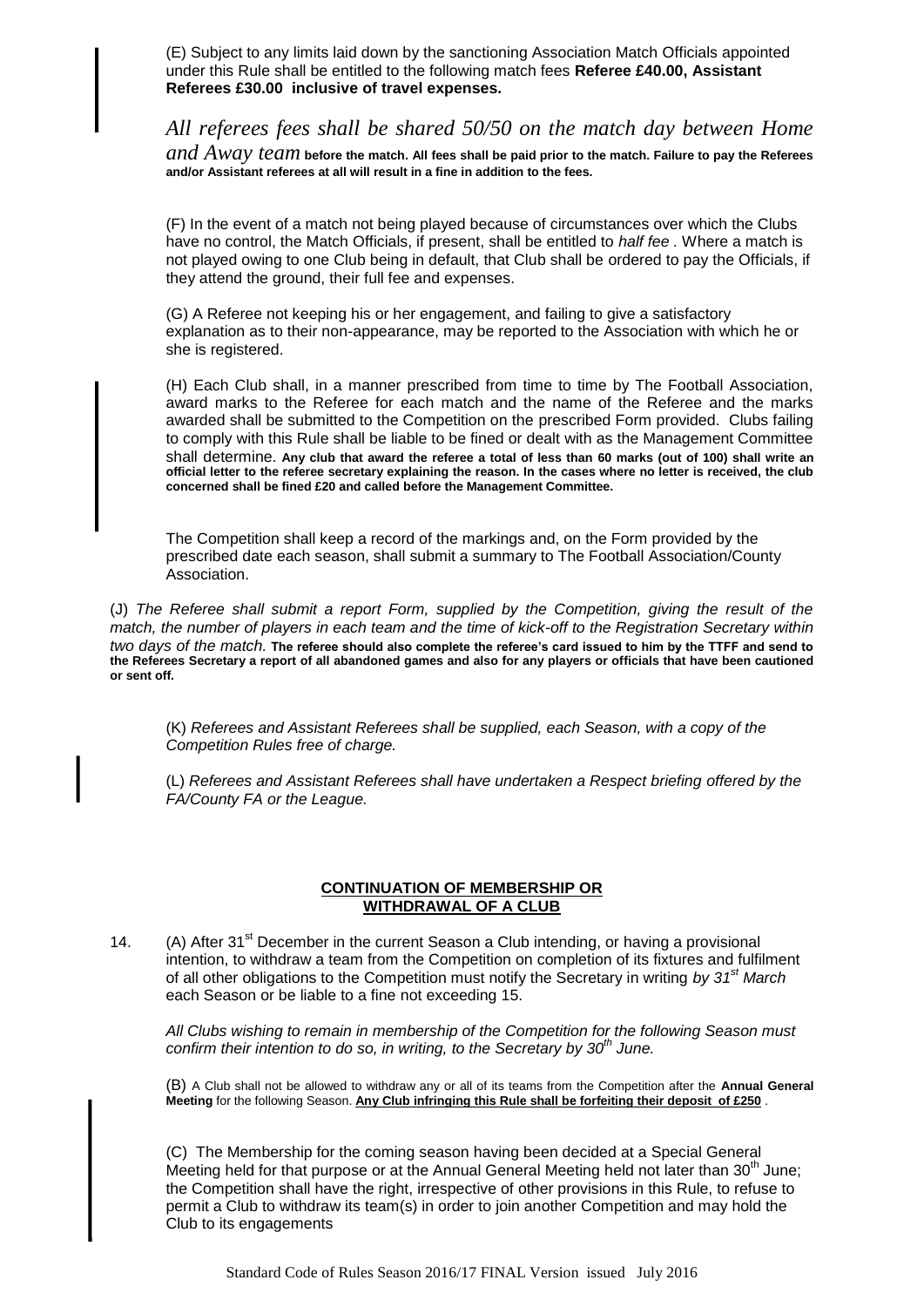(D) In the event of a Member Club which is an un-incorporated association withdrawing and/or disbanding it shall be immediately liable to discharge all its financial and other obligations to the Competition.

In the event that any such obligation remains undischarged after a period of twenty-one (21) days then such obligation shall be met by the then current Club Members, excluding those under the statutory school leaving age. Until a Member"s pro rata obligation is discharged in full the Member shall not be allowed to participate in the Competition, which may apply to the Club"s Parent County Association for a suspension order.

## **In the event of a Member Club failing to discharge all its financial obligations to the Competition in excess of £50, the Management Committee are empowered to refer the debt under The FA Football Debt Recovery provisions.**

If the debt remains unpaid after eighty-four (84) days the Competition may apply to the Club"s parent County Association for the debt to be recovered in accordance with the FA Football Debt Recovery System. Once the matter has been passed to the Club"s parent County Association the debt can only be cleared by payment to that County Association.

## **PROTESTS AND COMPLAINTS**

15. (A)(i) All questions of eligibility, qualifications of players or interpretations of the Rules shall be referred to the Management Committee.

(ii) Objections relevant to the dimensions of the pitch, goals, flag posts or other facilities of the venue will not be entertained by the Management Committee unless a protest is lodged with the Referee before the commencement of the match. Any Club lodging such protest and not proceeding with it shall be deemed guilty of a breach of this Rule and shall be dealt with by the Management Committee*.*

(B) Except in cases where the Management Committee decide that there are special circumstances, protests and complaints (which must contain full particulars of the grounds upon which they are founded) must be lodged in duplicate with the Secretary within 4 days (excluding Sundays) of the match or occurrence to which they refer. A protest or complaint shall not be withdrawn except by permission of the Management Committee. A Member of the Management Committee who is a member of any Club involved shall not be present (except as a witness or representative of his Club) when such protest or complaint is being determined.

(C) Any dispute occurring between Clubs in the Competition shall be referred for determination by the Management Committee whose decision shall be binding upon all parties subject to Rule 16.

(D) No protest of whatever kind shall be considered by the Management Committee unless the complaining Club shall have deposited with the Secretary a sum of £10. This may be forfeited in whole or in part in the event of the complaining or protesting Club losing its case. The Competition shall have power to order the defaulting Club or the Club making a losing or frivolous protest or complaint to pay the expenses of the enquiry or to order that the costs to be shared by the parties.

(E) All parties to a protest or complaint must be afforded an opportunity to make a statement when the protest or complaint is being heard and must have received 7 days notice of the hearing, together with a copy of the submission. When dealing with a protest or complaint the Management Committee shall take into consideration the possession by the protesting or complaining Club of any information which, if properly used, might have avoided the protest or complaint.

# **BOARD OF APPEAL**

16.**(A)All protests, claims or complaints relating to these Rules and appeals arising from a Player's contract shall be heard and determined by the Management Committee, or a sub-committee duly appointed by the Management Committee. The Clubs or Players protesting, appealing, claiming or complaining must send a copy of such protest, appeal,**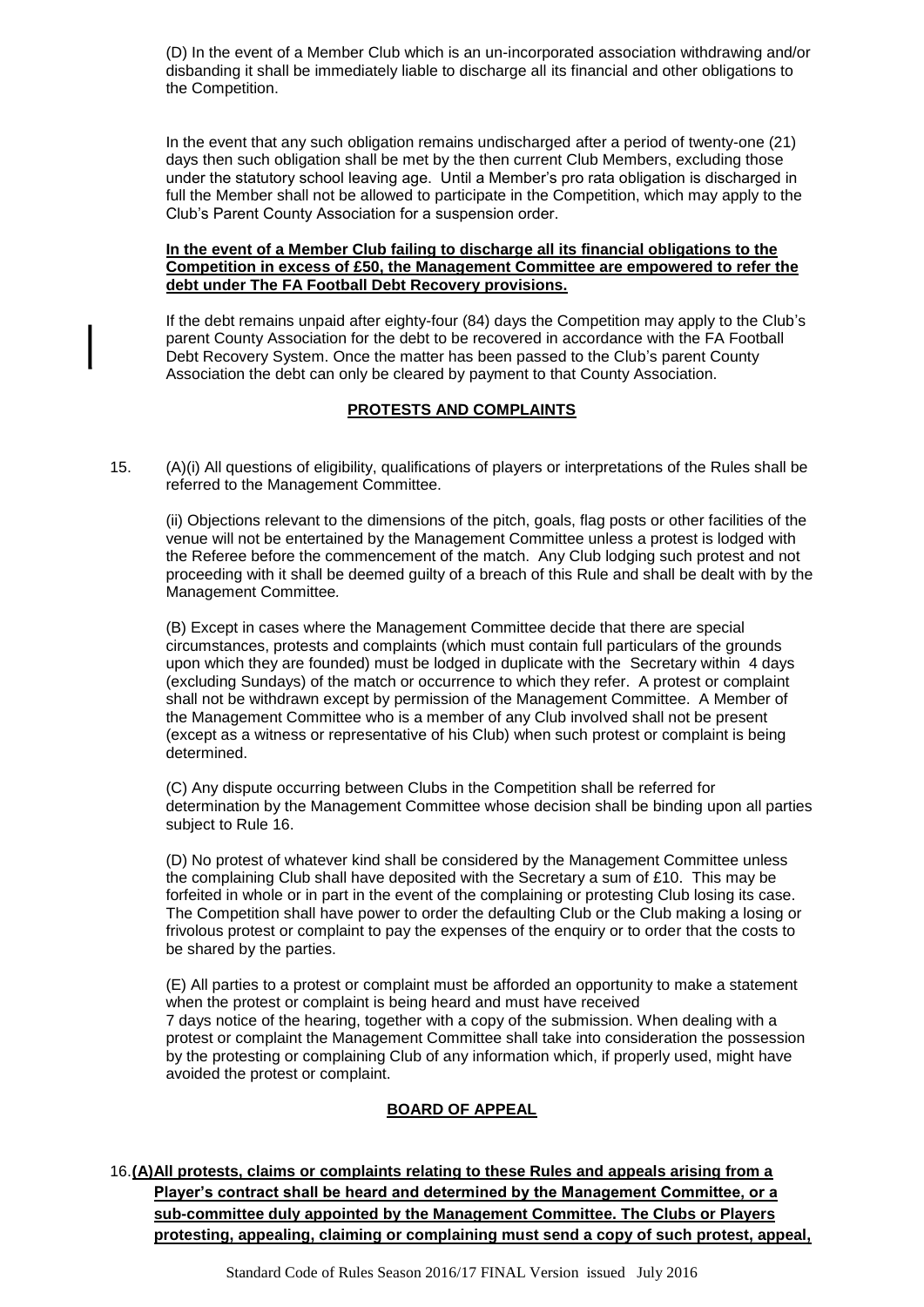**claim or complaint and deposit a fee which shall be forfeited in the event of the protest, appeal, claim or complaint not being upheld, and the party not succeeding may, in addition, be ordered to pay the costs at the direction of the Management Committee.**

- **(B)All such protests claims complaints and appeals must be received in writing by the Secretary within fourteen days of the event or decision causing any of these to be submitted.**
- **(C)The Management Committee shall also have power to compel any party to the protest to pay such expenses as the Management Committee shall direct.**
- **(D)Any appeal against a decision of the Management Committee must be lodged with the Sanctioning Authority within fourteen (14) days of the posting of the written notification of the decision causing the appeal, accompanied by a fee which may be forfeited in the event of the appeal not being upheld. A copy of the appeal must also be sent to the Secretary.**
- **(E)If so requested the Management Committee may arbitrate on any disputes, protests, appeals, claims or complaints between two Clubs in which event both Clubs shall send a non-returnable fee. Such arbitration shall be final and binding upon the parties to the arbitration.**

## **EXCLUSION OF CLUBS.OR TEAMS MISCONDUCT, CLUBS, OFFICIALS, PLAYERS**

17. (A) At the Annual General Meeting, or Special General Meeting called for the purpose, Notice of Motion having been duly circulated on the Agenda, the accredited delegates present shall have the power to exclude any Club or Team from further membership which must be supported by (more than) two thirds (2/3) of votes cast. Voting on this point shall be conducted by ballot.

(B) At the Annual General Meeting, or at a Special General Meeting called for the purpose, in accordance with the provisions of Rule 19, the accredited delegates present shall have the power to exclude from further participation in the Competition any Club whose conduct has, in their opinion, been undesirable, which must be supported by (more than) two-thirds (2/3rds) of votes cast. Voting on this point shall be conducted by ballot. A Club whose conduct is the subject of the vote being taken shall be excluded from voting.

*(C) Any official or member of a Club proved guilty of either a breach of Rule, other than field offences, or of inducing or attempting to induce a player or players of another Club in the Competition to join them shall be liable to expulsion or such penalty as a General Meeting or Management Committee may decide, and their Club shall also be liable to expulsion in accordance with the provisions of Clauses (A) and (B) of this Rule.*

(D)Any Club or Team failing to complete 75% of its fixtures in any season shall (unless the conditions are beyond their control, or the accredited delegates present at the Annual General Meeting or a Special General Meeting decide otherwise by a majority of two-thirds of the votes cast) be debarred from membership the following season.

- (E)The Officers of the league shall attend monthly meetings and management committee meeting called By the Chairman and/or Secretary and if any Officers of the league fails to attend 3 consecutive Monthly meetings or management committee meetings without a reasonable excuse, The Officer shall be liable to expulsion from the management committee or such penalty Management Committee may decide.
- (F) Any member of a club committee should not be allowed to be a member of any other club in the league.

# **TROPHY:- LEGAL OWNERS, CONDITIONS OF TAKING OVER, AGREEMENT TO BE SIGNED. AWARDS.**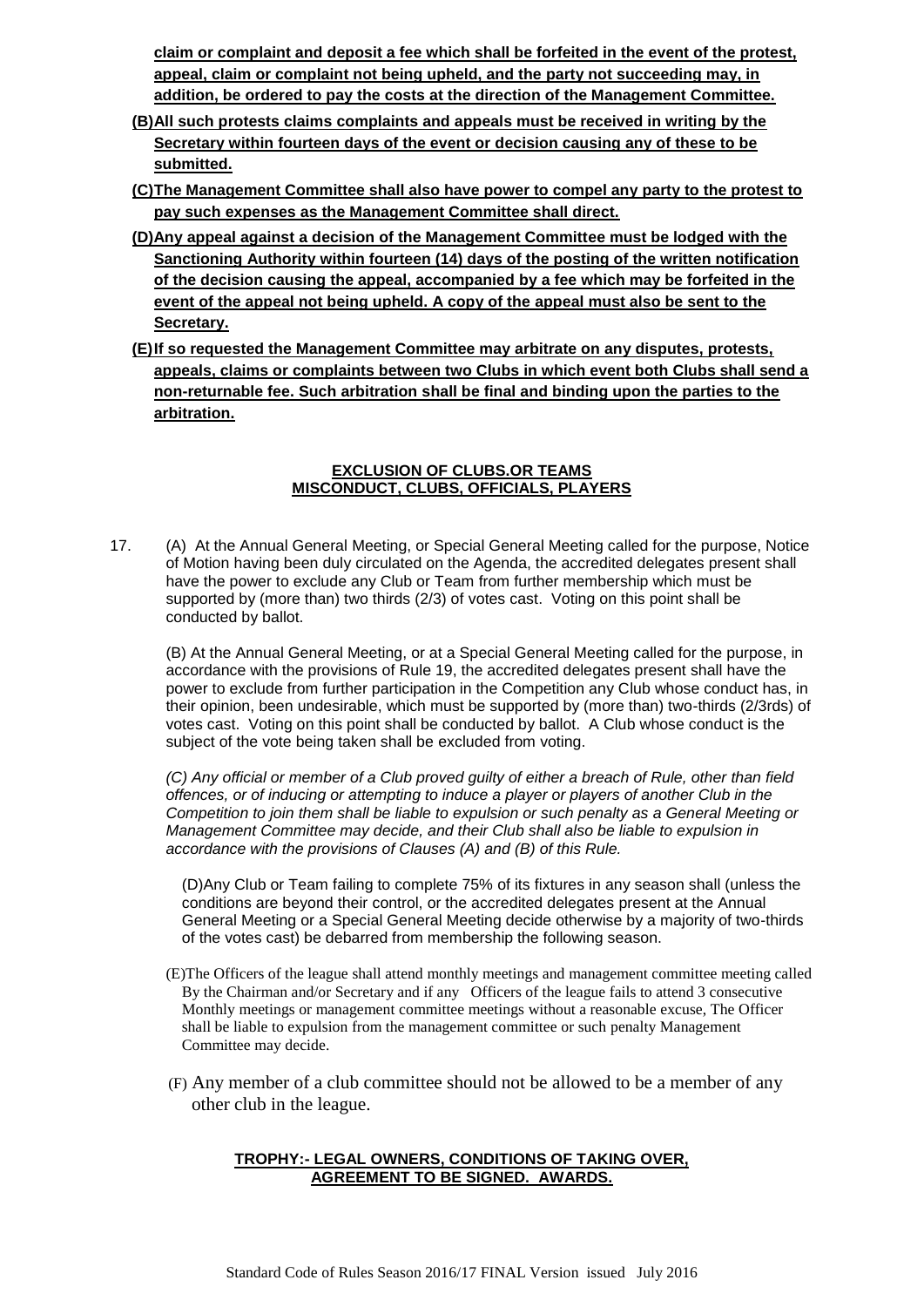18. (A) If a Competition is discontinued for any reason a Trophy or any other presentation shall be returned to the Donor if the conditions attached to it so provide or, if not, dealt with as the sanctioning Association may decide.

(B)The following agreement shall be signed on behalf of the winners of the Cup or Trophy:-

"We A\_\_\_\_\_\_\_\_\_\_\_\_\_\_\_\_\_and B\_\_\_\_\_\_\_\_\_\_\_\_\_\_\_\_\_\_\_\_\_\_, the Chairman and Secretary of The discreption of and representing the Club, having been declared winners of the Club, having been delive Cup or Trophy, and it having been delivered to us by the Competition, do hereby on behalf of the Club jointly and severally agree to return the Cup or Trophy to the Competition Secretary on or before \_\_\_\_\_\_\_\_\_\_\_\_\_\_\_\_\_\_\_\_\_. If the Cup or Trophy is lost or damaged whilst under our care we agree to refund to the Competition the amount of its current value or the cost of its thorough repair."

Failure to comply will result in a fine as determined by the Management Committee.

(C) *At the close of each Competition awards may/shall be made to the winners and runnersup if the funds of the Competition permit.*

# **SPECIAL GENERAL MEETINGS**

19. Upon receiving a requisition signed by two-thirds of the Clubs in membership the Secretary shall call a Special General Meeting.

The Management Committee may call a Special General Meeting at any time.

At least seven days notice shall be given of either meeting under this Rule, together with an agenda of the business to be transacted at such meeting. Each Member Club shall be empowered to send two delegates to all Special General Meetings. Each Club shall be entitled to one vote only, as will members of the Management Committee*.*

Any continuing Member Club failing to be represented at a Special General Meeting without satisfactory reason being given *shall* be fined £50.

Officers and Management Committee members shall be entitled to attend and vote at all Special General Meetings.

# *All amendment of Rules can only be implemented once approved by the appropriate sanctioning authority.*

# **ALTERATION TO RULES**

20. Alterations shall be made to these Rules only at the Annual General Meeting or at a Special General Meeting specially convened for the purpose called in accordance with Rule 19. Any alteration made during the playing season to these Rules relating to the qualification of players shall not take effect until the following season.

Notice of proposed alterations to be considered at the Annual General Meeting shall be submitted to the Secretary by 24<sup>th</sup> May in each year. The proposals, together with any proposals by the Management Committee, shall be circulated to the Clubs by  $1<sup>st</sup>$  June and any amendments thereto shall be submitted to the Secretary by  $15<sup>th</sup>$  June. The proposals and proposed amendments thereto shall be circulated to Clubs with the notice of the Annual General Meeting. A proposal to change a Rule shall be carried if two-thirds of those present, entitled to vote **and voting** are in favour.

 A copy of the proposed alterations to Rules to be considered at the Annual General Meeting or Special General Meeting shall be submitted to the sanctioning authority or Football Association seven days prior to the date of the meeting.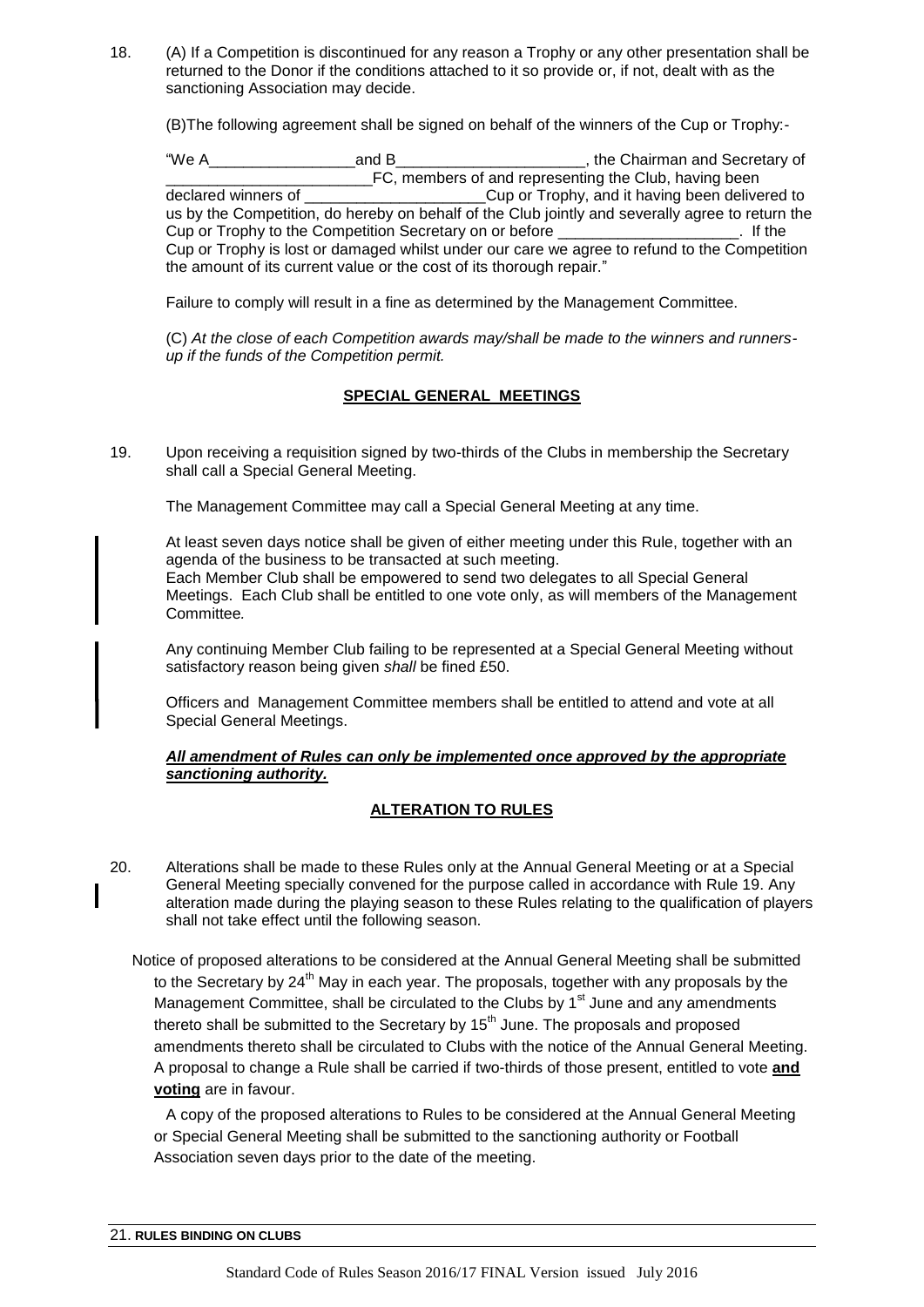(A)Each Member Club shall be deemed to have given its assent to the foregoing Rules and agreed to abide by the decisions of the Management Committee subject to Rule 16. Each Member Club must abide by any issued Football Association Code of Conduct.

(B)The clubs shall be obliged to support fixtures and entertainment organised for the benefits of the Federation funds to the extend of ten tickets for each team. The Federation annual presentations of Trophies shall be supported to the extend of **five** tickets per team and **to support of running the federation building £70 to be paid by each team. Both payments to be paid before the start of the first league match of the season**.

# **FINANCE**

22. (A) The Management Committee shall determine with which bank or other financial institution the funds of the Competition will be lodged.

(B) All expenditure in excess of £500 shall be approved by the Management Committee. Cheques shall be signed by at least two Officers nominated by the Management Committee.

(C) The financial year of the Competition will be from  $1<sup>st</sup>$  June to  $31<sup>st</sup>$  May

(D) The books, or a certified balance sheet, of a Competition shall be prepared and shall be *audited* annually by some suitable person(s) who shall be appointed at the Annual General Meeting.

#### **23 CUP COMPETITION RULES**

a. This competition shall be called the Federation Cup or any other Cup competition that the Federation may introduce.

- b. The entrance and Competition fee for this Cup shall be £10.00 per team.
- c.
- **The entrance for the Federation Cup and 19 Mayıs Tournament shall be compulsory for all teams unless otherwise stated by the Committee. And the enterance fee of £20 shall be payable before the start of the first league match of the season. If a team is released from the competition by the committee the fee will be refunded to the team.**
- d. No player may play for a team if he has already played for a different team in the same competition.
- e. The competition will be on a "knockout" basis.
- f. The playing period shall be 45 minutes each half but must not be less than 35 minutes each half if the referee has to reduce playing time for any reason.
- g. Any team that fails to report to the Match Referee on the field of play, ready to kick-off in excess of 10 minutes after the scheduled kick-off time, shall not be allowed to take part in the Tie. The Referee shall report this in writing to the Management Committee.

The Management Committee shall investigate the reason for this lateness and may exceptionally excuse the offending club, award the Tie to the non-offending Club and/or impose a fine to the maximum of £25.00.

- h. If the scores are equal at full time, a period of extra time (30 minutes) shall be played. If after completion of extra time the scores are still equal, the Tie shall be decided by kicks from the penalty spot in accordance with the International Board Instructions.
- i. The home club when arranging the venue for the Tie, must ensure that it is booked for a period of time to ensure Full Time, Extra Time and kicks from the penalty spot can be completed.
- j. Any complaint against a club for fielding an ineligible or unregistered player in a Tie, must be submitted in writing to the Management Committee and if proven the offending club may be struck out of the competition, and/or fines up to the maximum of £25.00, and the Tie awarded to the non-offending club.
- k. The costs of the ground and all officials shall be shared equally.
- l. In any cup final when both teams have similar colours, both must change.
- m. All other rules of the constitution shall apply that are not covered here.
- n. Any team or its members that have been found guilty of misconduct or undesirable behaviour may, if proven be removed from the competition.

#### **24 DISSOLUTION**

- a. A resolution to dissolve the Federation shall only be proposed at an AGM or SGM and shall be carried by a majority of at least three quarters of the members present.
- b. The dissolution shall take effect from the date of the resolution and the members of the Federation shall be responsible for the winding up of the assets and liabilities of the Federation.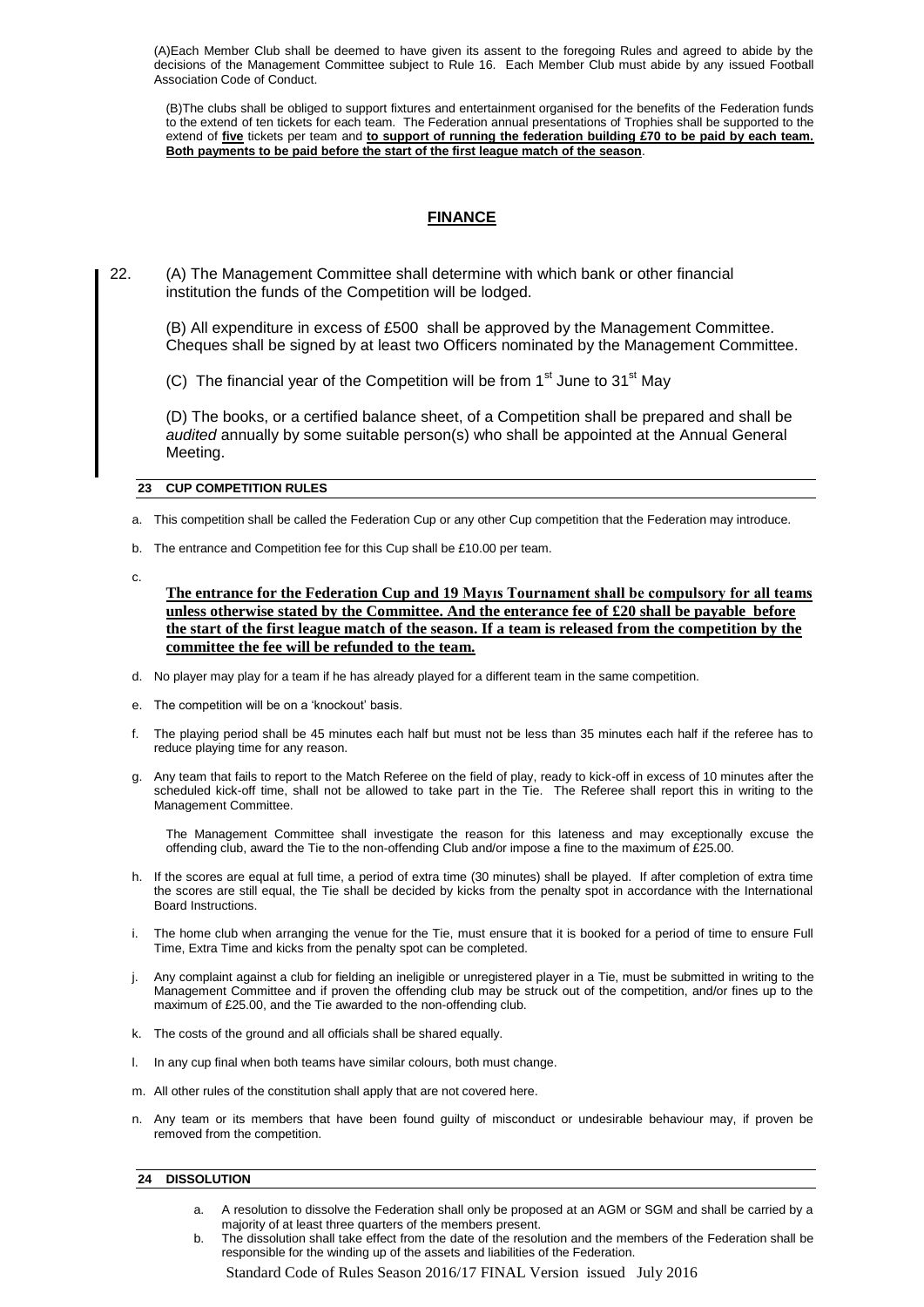c. Any surplus assets remaining after the discharge of the debts and liabilities of the Federation will be disposed of in such manner as the management committee and current members at the date of resolution shall determine.

#### 25.INSURANCE

All Clubs must have Public Liability Insurance cover of at least £10 million pounds (£10,000,000)

With effect from the 2013-14 season all Clubs must be members of a Players" personal accident scheme which meets the minimum criteria set by the sanctioning Association.